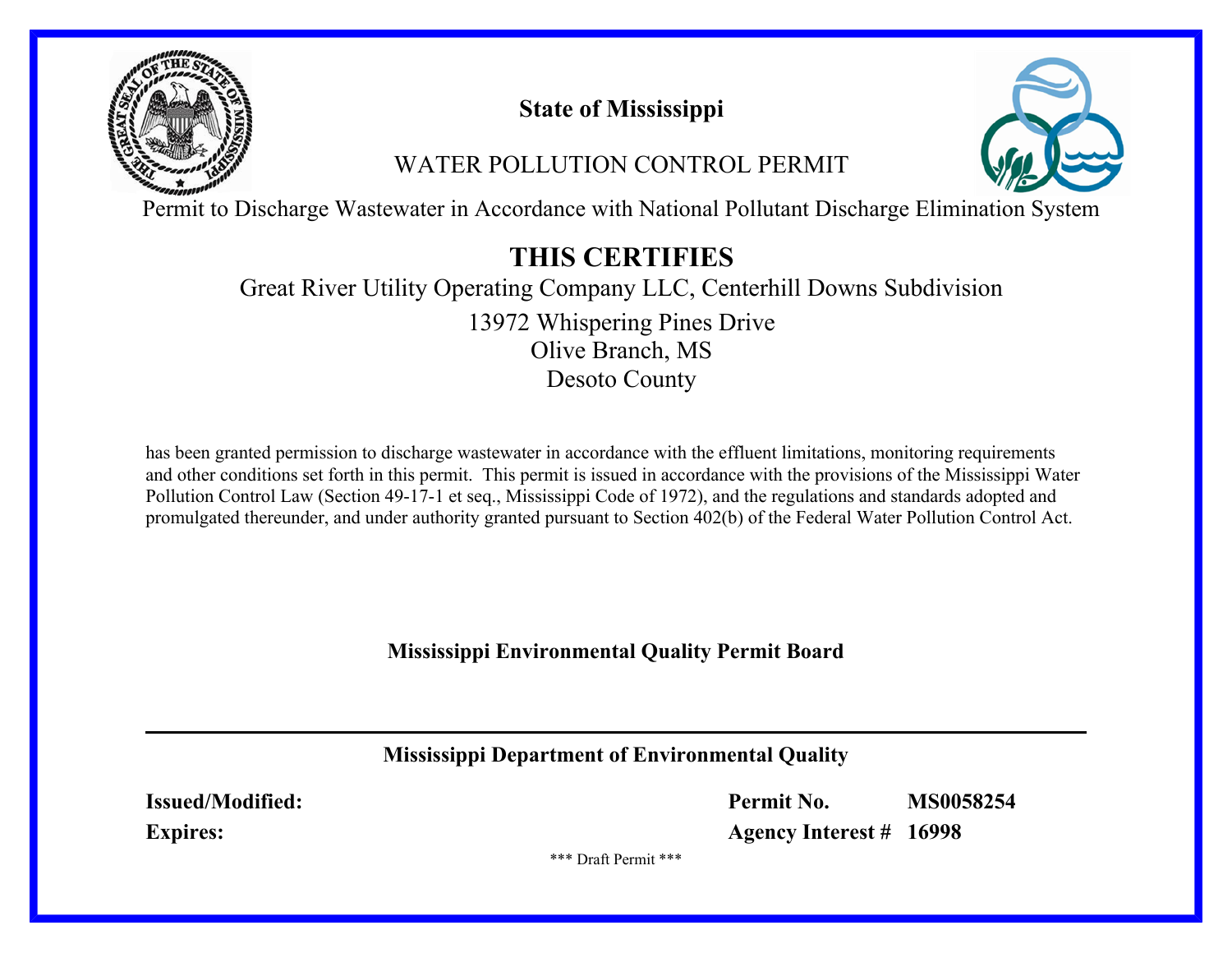# **Table of Contents**

| <b>Other Relevant Documents:</b> |  |
|----------------------------------|--|

NPDES Short Form D Application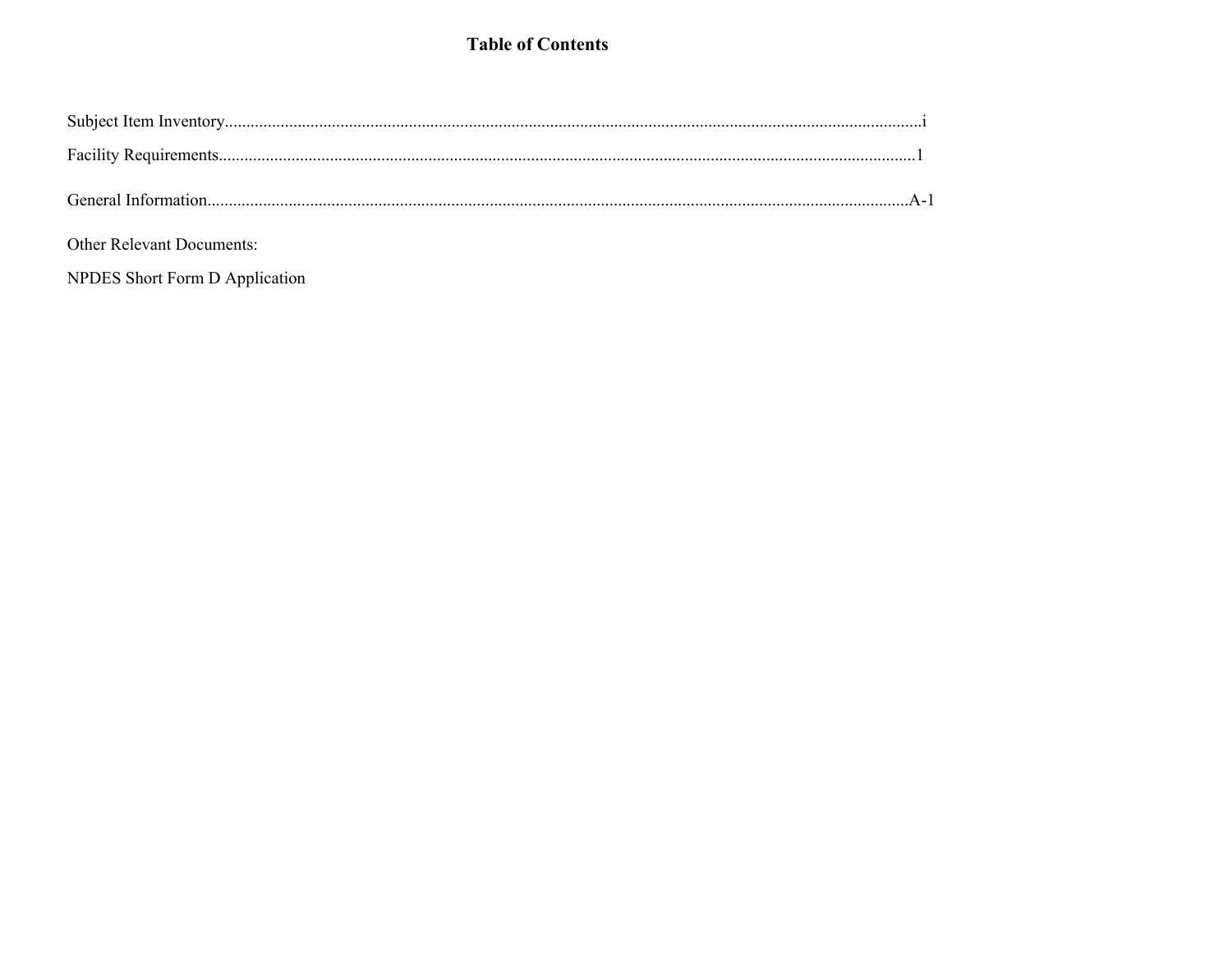Activity ID No.: PER20220001 Permit Number: MS0058254 Subject Item Inventory Great River Utility Operating Company LLC, Centerhill Downs Subdivision

# **Subject Item Inventory:**

| ID      | <b>Designation</b> | <b>Description</b>                                  |
|---------|--------------------|-----------------------------------------------------|
| AI16998 |                    |                                                     |
| RPNT1   | MS0058254 - 001    | Outfall 001 (Treated Domestic Wastewater Discharge) |

#### **Receiving Stream Relationships:**

| <b>Subject Item</b>                                       | Relationship    | <b>Receiving Stream</b> |
|-----------------------------------------------------------|-----------------|-------------------------|
| AI 16998                                                  | Discharges Into | Unnamed Creek           |
|                                                           | Then Into       | Coldwater River         |
| RPNT1 Outfall 001 (Treated Domestic Wastewater Discharge) | Discharges Into | Unnamed Creek           |
|                                                           | Then Into       | Coldwater River         |

| <b>KEY</b>                                   |                                   |
|----------------------------------------------|-----------------------------------|
| $ ACT = Activity$                            | $AI = Agency Interest$            |
| $AREA = Area$                                | $CONT = Control$ Device           |
| CAFO = Concentrated Animal Feeding Operation | $IA = Insignificant Activity$     |
| $EQPT = Equipment$                           | $MAFO = Animal Feeding Operation$ |
| $IMPD = Impoundment$                         | $PCS = PCs$                       |
| $RPNT = Release Point$                       | $TRMT = Treatment$                |
| $\vert$ WDPT = Withdrawal Point              |                                   |

#### \*\*\* Draft Permit \*\*\*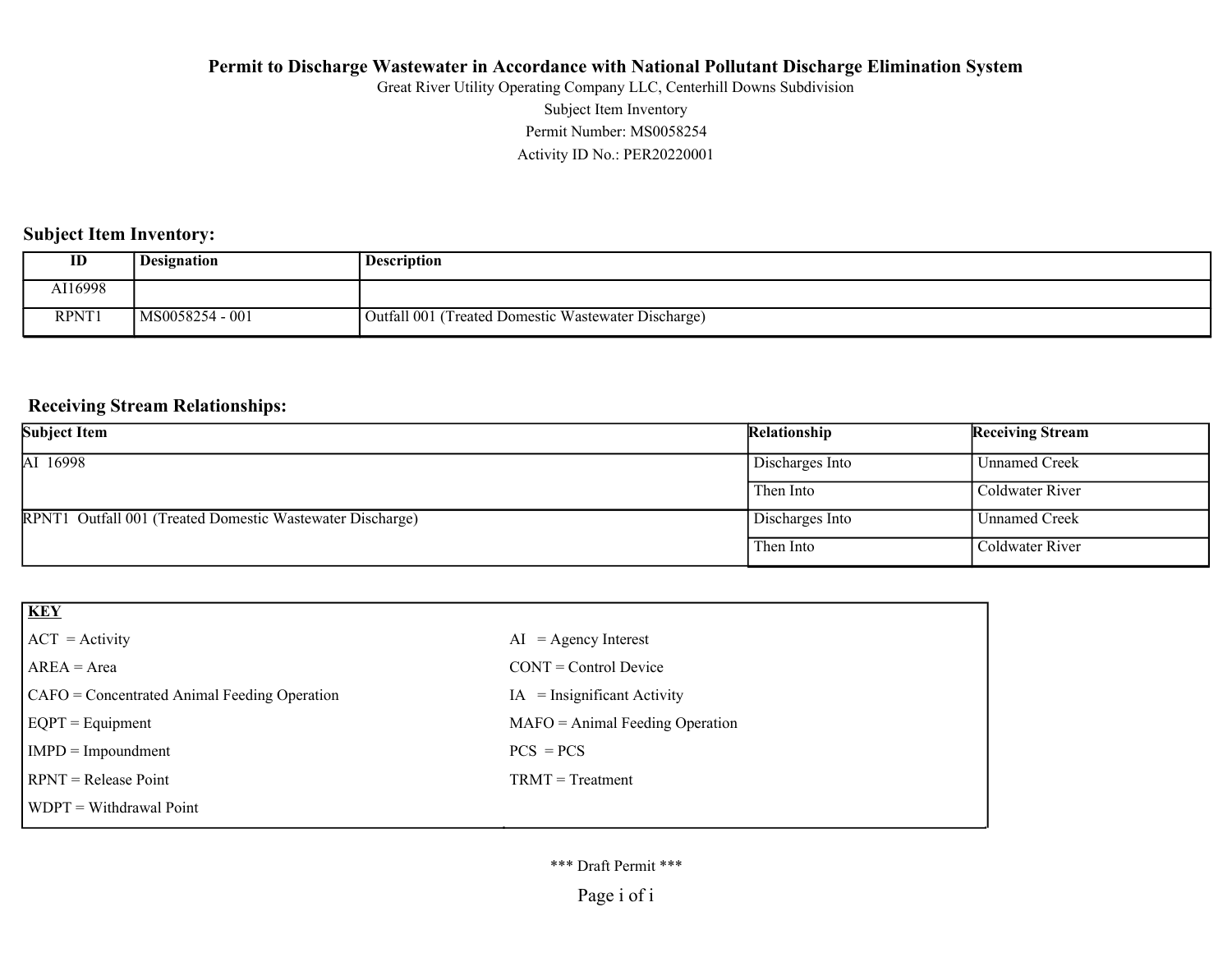# **EFFLUENT LIMITATIONS AND MONITORING REQUIREMENTS**

# **Subject Item: Outfall 001 (Treated Domestic Wastewater Discharge)**

**RPNT00000000001: MS0058254 - 001**

|                                                                     | <b>Discharge Limitations</b>                    |                                        |                                       |                                      | <b>Monitoring Requirements</b>       |                                      |                                    |                  |                           |                        |
|---------------------------------------------------------------------|-------------------------------------------------|----------------------------------------|---------------------------------------|--------------------------------------|--------------------------------------|--------------------------------------|------------------------------------|------------------|---------------------------|------------------------|
| <b>Parameter</b>                                                    | Quantity/<br>Loading<br><b>Average</b>          | Quantity/<br>Loading<br><b>Maximum</b> | Quantity /<br>Loading<br><b>Units</b> | Quality /<br>Conc.<br><b>Minimum</b> | Quality /<br>Conc.<br>Average        | Quality /<br>Conc.<br><b>Maximum</b> | Quality /<br>Conc.<br><b>Units</b> | <b>Frequency</b> | <b>Sample Type</b>        | Which<br><b>Months</b> |
| Chlorine, total residual<br>Effluent                                | ******                                          | ******                                 | ******                                | 0.1<br>Minimum                       | ******                               | 1.0<br>Maximum                       | mg/L                               | Weekly           | <b>Grab Sampling</b>      | Jan-Dec                |
| E coli<br>Effluent                                                  | ******                                          | ******                                 | ******                                | ******                               | 126<br>Maximum<br>Monthly<br>Average | 410<br>Daily Maximum                 | # of<br>colonies/100 ml            | Annually         | <b>Grab Sampling</b>      | Jan-Dec                |
| Flow<br>Effluent                                                    | 0.0156<br>Maximum<br>Monthly<br>Average         | Report<br>Daily Maximum per Day        | Million Gallons                       | ******                               | ******                               | ******                               | ******                             | Weekly           | Instantaneous<br>Sampling | Jan-Dec                |
| Oxygen Demand,<br>(20)<br>biochemical, 5-day<br>degreeC<br>Effluent | $\overline{4}$<br>Maximum<br>Monthly<br>Average | 6<br>Daily Maximum                     | pounds per day                        | ******                               | 30<br>Maximum<br>Monthly<br>Average  | 45<br>Daily Maximum                  | mg/L                               | Annually         | <b>Grab Sampling</b>      | Jan-Dec                |
| pH<br>Effluent                                                      | ******                                          | ******                                 | ******                                | 6.0<br>Minimum                       | ******                               | 9.0<br>Maximum                       | <b>SU</b>                          | Annually         | Grab Sampling             | Jan-Dec                |
| <b>Solids</b> (Total Suspended)<br>Effluent                         | 8<br>Maximum<br>Monthly<br>Average              | $\mathbf{8}$<br>Daily Maximum          | pounds per day                        | ******                               | 60<br>Maximum<br>Monthly<br>Average  | 60<br>Daily Maximum                  | mg/L                               | Annually         | <b>Grab Sampling</b>      | Jan-Dec                |

Such discharges shall be limited and monitored by the permittee as specified below: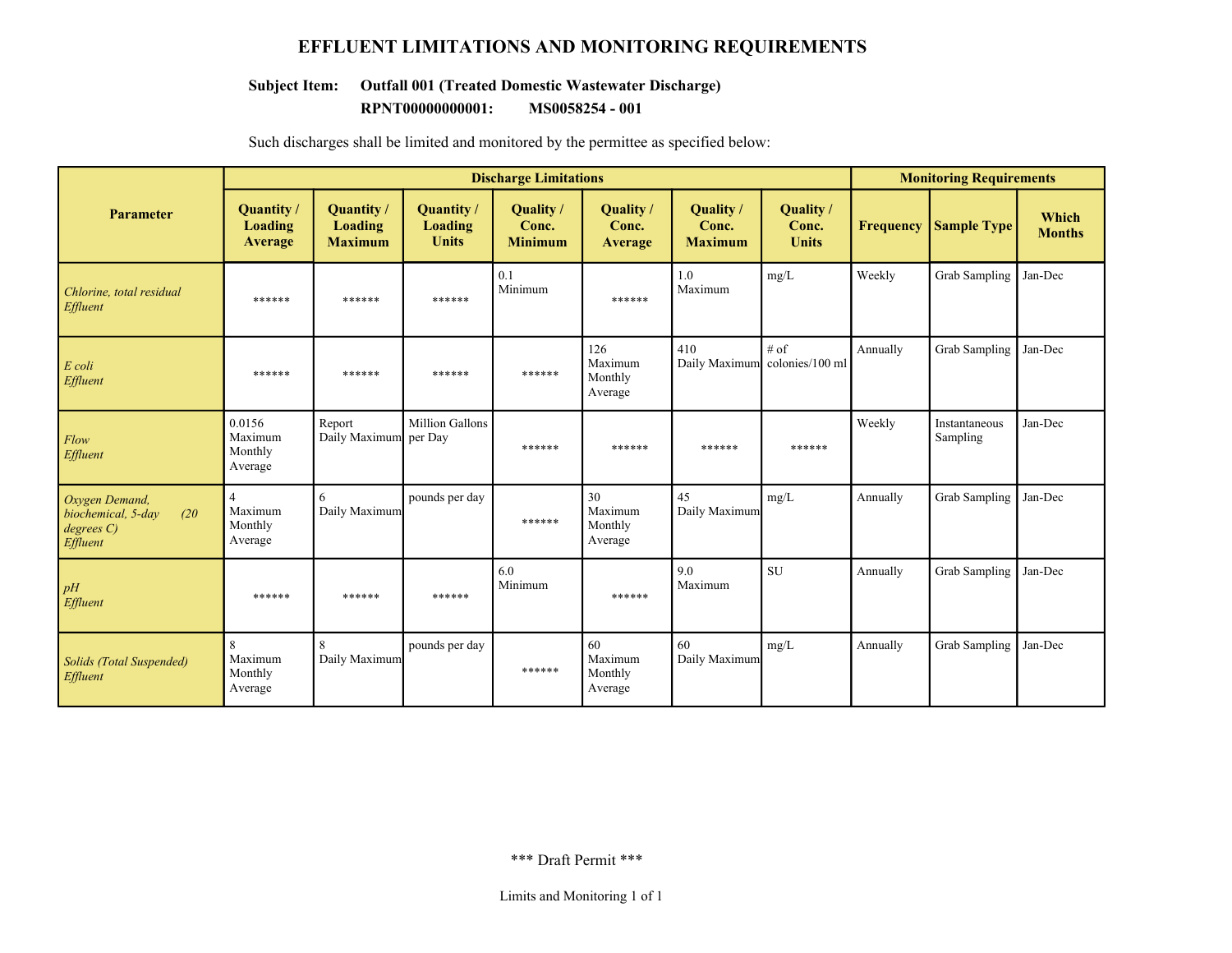Great River Utility Operating Company LLC, Centerhill Downs Subdivision Facility Requirements

Permit Number: MS0058254 Activity ID No.:PER20220001

# **AI0000016998 :**

# **Limitation Requirements:**

Page 1 of 20

| Condition<br>No. | Parameter | Condition                                                                                                                                                                                                                                                                                               |
|------------------|-----------|---------------------------------------------------------------------------------------------------------------------------------------------------------------------------------------------------------------------------------------------------------------------------------------------------------|
| $L-1$            |           | There shall be no discharge of floating solids or visible foam in other than trace amounts. [11 Miss. Admin. Code Pt. 6, R.<br>2.2.A(2).                                                                                                                                                                |
| $L-2$            |           | The effluent shall not cause an accumulation of solids or sewage sludges in the receiving stream. [11 Miss. Admin. Code Pt.<br>6, R. 2.2.A(2).                                                                                                                                                          |
| $L-3$            |           | The discharges shall not cause the occurrence of a visible sheen on the surface of the receiving waters. [11 Miss. Admin.<br>Code Pt. 6, R. 2.2. $A(2)$ .]                                                                                                                                              |
| $L-4$            |           | Samples taken in compliance with the monitoring requirements specified in this permit shall be taken at the nearest accessible<br>point after final treatment but prior to mixing with the receiving stream or as otherwise specified in this permit. [11 Miss.]<br>Admin. Code Pt. 6, R. 1.1.4.A(28).] |
| $L-5$            |           | Effluent sampling for the Chlorine, Total Residual parameter shall be conducted as follows:                                                                                                                                                                                                             |
|                  |           | For the minimum concentration, sampling shall be conducted after disinfection but prior to dechlorination.                                                                                                                                                                                              |
|                  |           | For the maximum concentration, sampling shall be conducted after dechlorination but prior to mixing with the receiving<br>stream. [11 Miss. Admin. Code Pt. 6, Ch. 1, Subch. 1.]                                                                                                                        |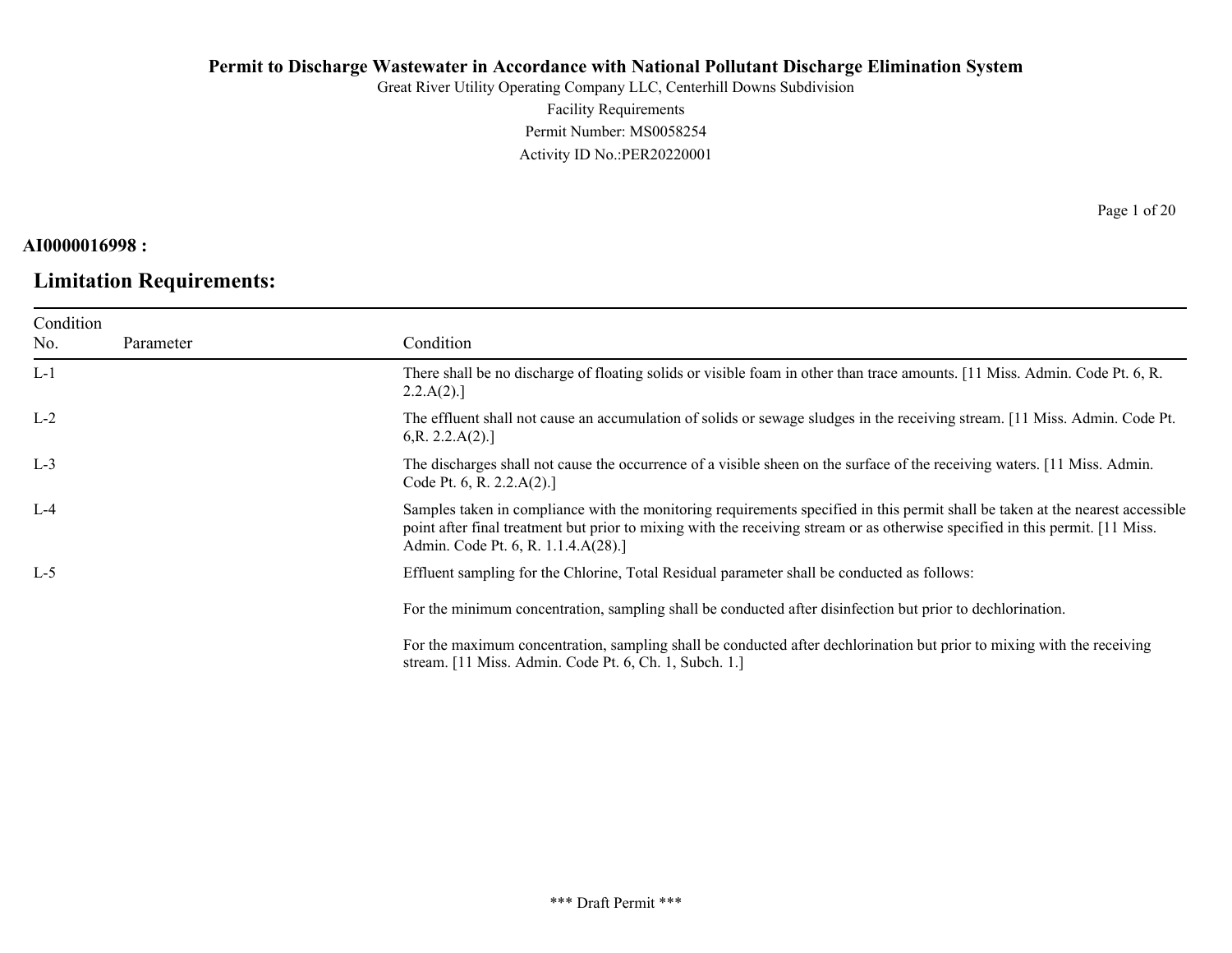Great River Utility Operating Company LLC, Centerhill Downs Subdivision Facility Requirements Permit Number: MS0058254 Activity ID No.:PER20220001

## **AI0000016998 :**

# **Record-Keeping Requirements:**

| Condition<br>No. | Condition                                                                                                                                                                                                           |
|------------------|---------------------------------------------------------------------------------------------------------------------------------------------------------------------------------------------------------------------|
| $R-1$            | Recording of Results                                                                                                                                                                                                |
|                  | For each measurement or sample taken pursuant to the requirements of this permit, the permittee shall maintain records of all information obtained from such<br>monitoring including:                               |
|                  | (1) The exact place, date, and time of sampling;<br>(2) The dates the analyses were performed;<br>$(3)$ The person(s) who performed the analyses;<br>(4) The analytical techniques, procedures or methods used; and |

(5) The results of all required analyses. [11 Miss. Admin. Code Pt. 6, R. 1.1.4.A(29)(a).]

# **Submittal/Action Requirements:**

| Condition<br>No. | Condition                                                                                                                                                                                                                                                                                                          |
|------------------|--------------------------------------------------------------------------------------------------------------------------------------------------------------------------------------------------------------------------------------------------------------------------------------------------------------------|
| $S-1$            | Reporting                                                                                                                                                                                                                                                                                                          |
|                  | Monitoring results obtained during the previous reporting period shall be summarized and reported on a Discharge Monitoring Report (DMR). DMR data must be<br>submitted submitted electronically using the MDEQ NetDMR system NO LATER THAT THE 28TH DAY OF THE MONTH FOLLOWING THE COMPLETED<br>REPORTING PERIOD. |
|                  | DMRs and all other reports required herein, shall be signed in accordance with 11 Miss. Admin. Code Pt. 6, R. 1.1.4. $A(15)(c)(1)$ . of the Mississippi Wastewater<br>Regulations. [11 Miss. Admin. Code Pt. 6, R. 1.1.4.A(15)c(1)., 40 CFR 122.21(1)(4)(i)]                                                       |

Page 2 of 20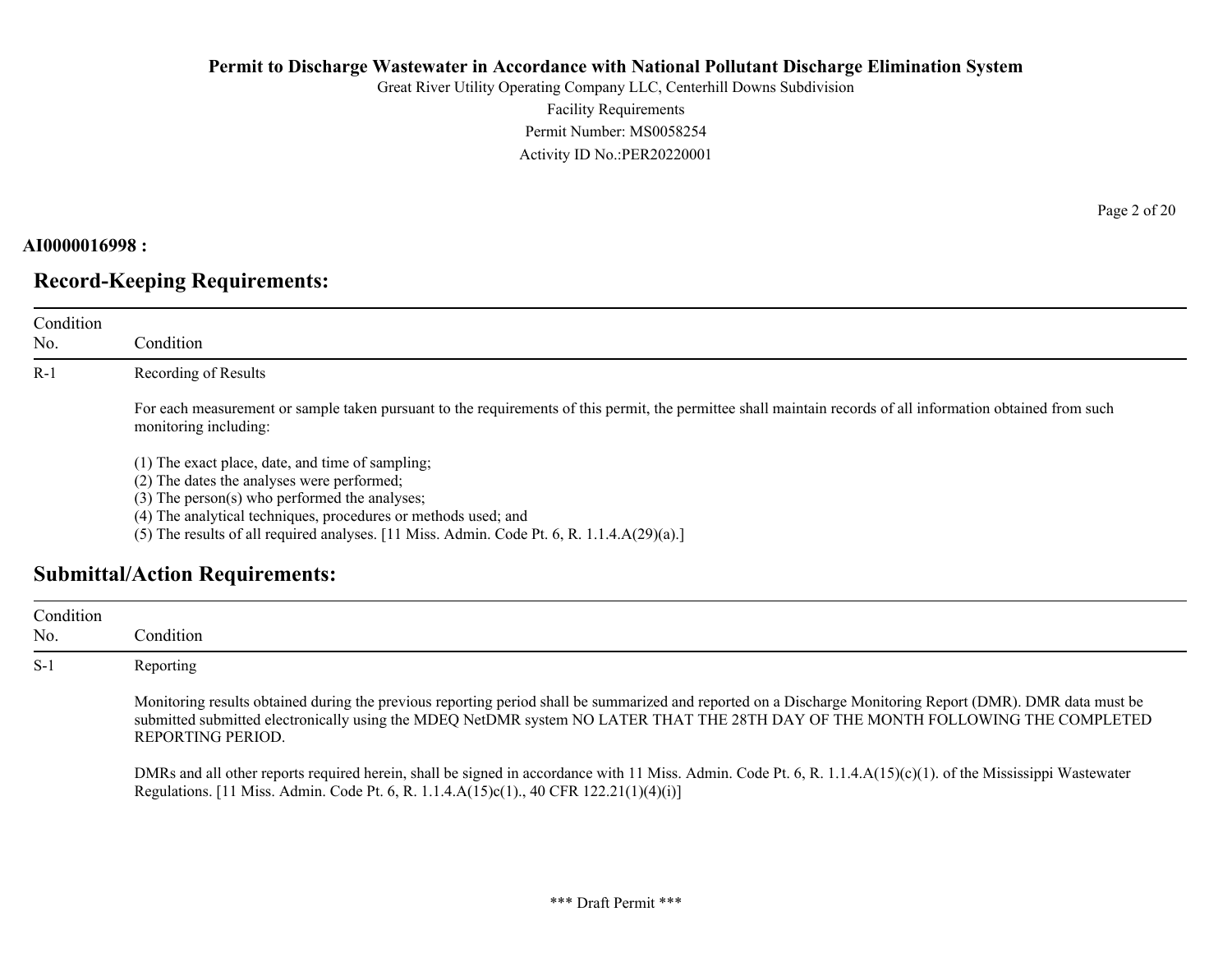Great River Utility Operating Company LLC, Centerhill Downs Subdivision Facility Requirements Permit Number: MS0058254 Activity ID No.:PER20220001

#### **AI0000016998 :**

No.

# **Submittal/Action Requirements:**

Condition Condition S-2 Noncompliance Notification - Twenty-Four Hour Reporting (1) The permittee shall report any noncompliance which may endanger health or the environment. Any information shall be provided orally within 24 hours from the time the permittee becomes aware of the circumstances. A written submission shall also be provided within 5 days of the time the permittee becomes aware of the circumstances. The written submission shall contain a description of the noncompliance and its cause; the period of noncompliance, including exact dates and times, and if the noncompliance has not been corrected, the anticipated time it is expected to continue; and steps taken or planned to reduce, eliminate, and/or prevent recurrence of the noncompliance. (2) The following shall be included as information which must be reported within 24 hours under this paragraph. (i) Any unanticipated bypass which exceeds any effluent limitation in the permit. (ii) Any upset which exceeds any effluent limitation in the permit. (iii) Violation of a maximum daily discharge limitation for any of the pollutants listed by the Permit Board in the permit to be reported within 24 hours. (iv) The Executive Director may waive the written report on a case-by-case basis for reports under paragraph (1) of this section if the oral report has been received within 24 hours. The Executive Director may waive the written report on a case-by-case basis for reports under paragraph (1) of this section if the oral report has been received within 24 hours. All reports required by this condition which are submitted after December 20, 2025, shall be submitted by the permittee electronically as instructed by MDEQ. [11 Miss.] Admin. Code Pt. 6, R. 1.1.4.A(29)(e)., 40 CFR 122.41.(1)(6)] S-3 Noncompliance Notification - Other Noncompliance The permittee shall report all instances of noncompliance not reported under the twenty-four hour reporting requirements, at the time monitoring reports are submitted or within 30 days from the end of the month in which the noncompliance occurs. The reports shall contain the same information as is required under the twenty-four hour reporting requirements contained in this permit.

All reports required by this condition which are submitted after December 20, 2025, shall be submitted by the permittee electronically as instructed by MDEQ. [11 Miss.] Admin. Code Pt. 6, R. 1.1.4.A(29)(f)., 40 CFR 122.41.(1)(7)]

Page 3 of 20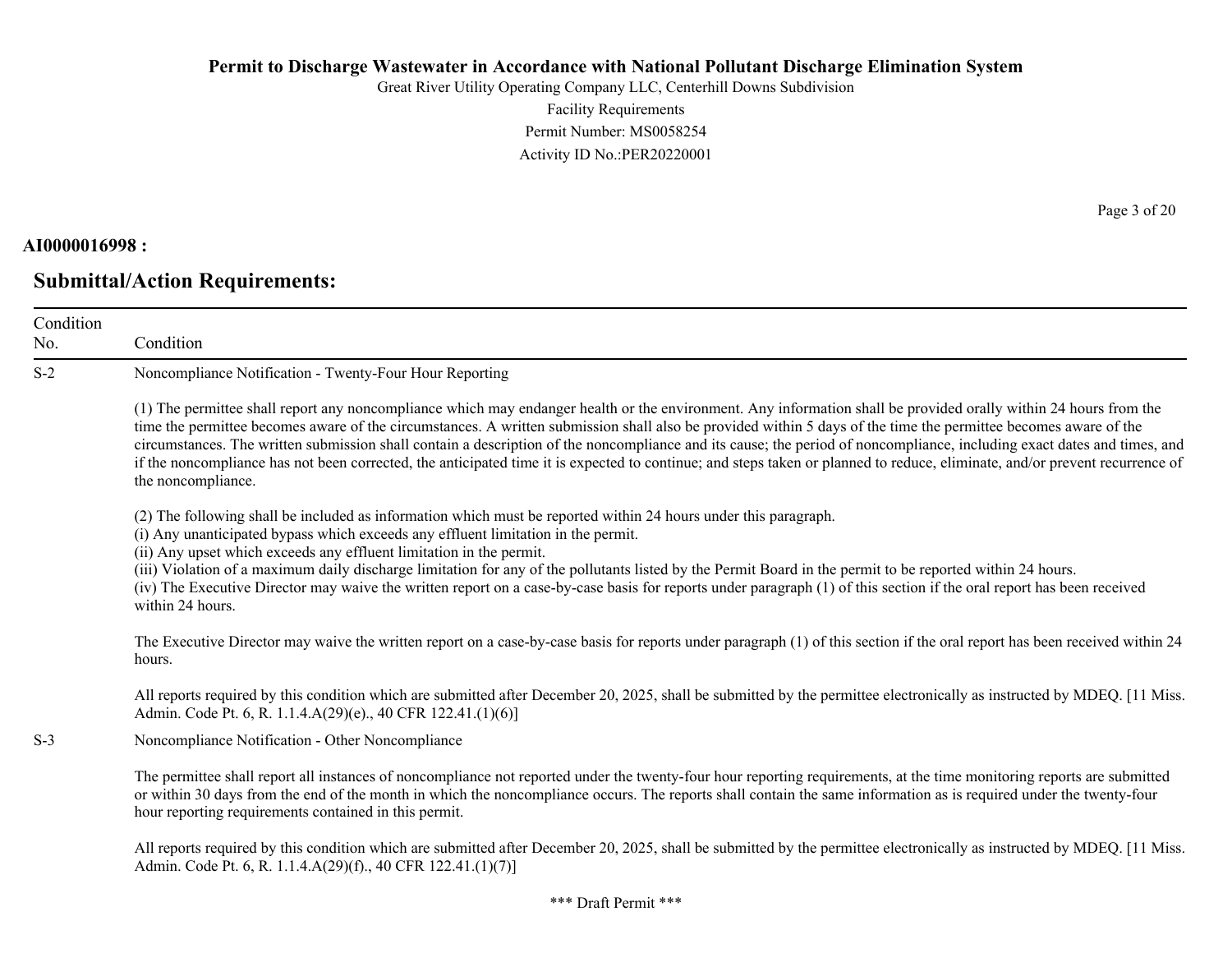Great River Utility Operating Company LLC, Centerhill Downs Subdivision Facility Requirements Permit Number: MS0058254 Activity ID No.:PER20220001

## **AI0000016998 :**

# **Submittal/Action Requirements:**

Page 4 of 20

| Condition<br>No. | Condition                                                                                                                                                                                                                                                                                                                                                                                                                         |
|------------------|-----------------------------------------------------------------------------------------------------------------------------------------------------------------------------------------------------------------------------------------------------------------------------------------------------------------------------------------------------------------------------------------------------------------------------------|
| $S-4$            | Noncompliance Notification - Other Information                                                                                                                                                                                                                                                                                                                                                                                    |
|                  | Where the permittee becomes aware that it failed to submit any relevant facts in a permit application, or submitted incorrect information in a permit application or in any<br>report to the Permit Board, it shall promptly submit such facts or information. [11 Miss. Admin. Code Pt. 6, R. 1.1.4.A(29)(g).]                                                                                                                   |
| $S-5$            | Bypassing -Notice                                                                                                                                                                                                                                                                                                                                                                                                                 |
|                  | Anticipated bypass-<br>If the permittee knows in advance of the need for a bypass, it shall submit prior notice, if possible at least ten days before the date of the bypass.                                                                                                                                                                                                                                                     |
|                  | Unanticipated bypass-<br>The permittee shall submit notice of an unanticipated bypass as required by the twenty-four hour reporting requirements set forth in this permit.                                                                                                                                                                                                                                                        |
|                  | All reports required by this condition which are submitted after December 20, 2025, shall be submitted by the permittee electronically as instructed by MDEQ. [40 CFR<br>122.41(m)(3)(i, ii)                                                                                                                                                                                                                                      |
| $S-6$            | <b>Expiration of Permit</b>                                                                                                                                                                                                                                                                                                                                                                                                       |
|                  | At least 180 days prior to the expiration date of this permit pursuant to the State law and regulation, the permittee who wishes to continue to operate under this permit<br>shall submit an application to the Permit Board for reissuance. The Permit Board may grant permission to submit an application later than this, but no later than the<br>expiration date of the permit. [11 Miss. Admin. Code Pt. 6, R. 1.1.5.B(1).] |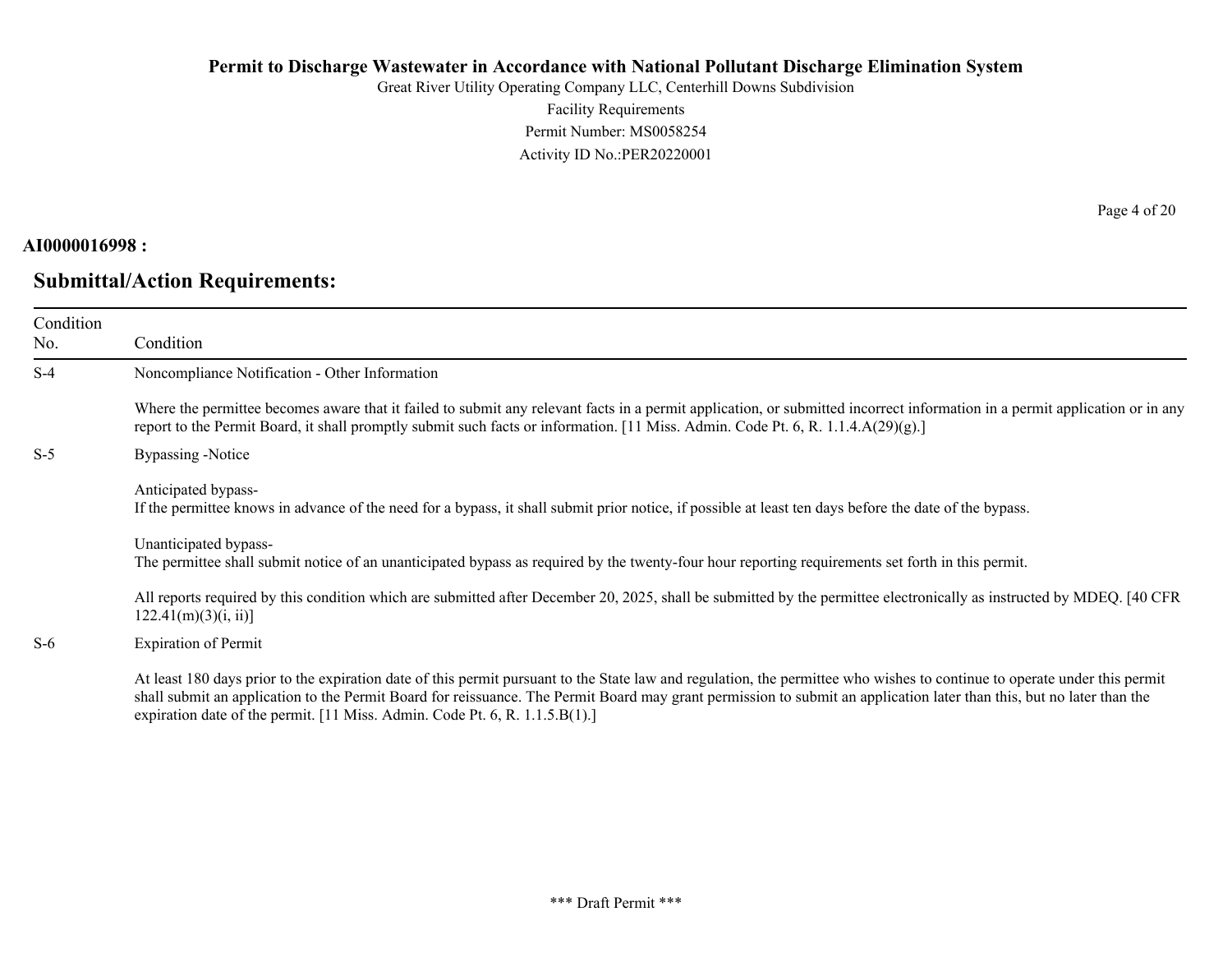Great River Utility Operating Company LLC, Centerhill Downs Subdivision Facility Requirements Permit Number: MS0058254 Activity ID No.:PER20220001

**AI0000016998 :**

## **Narrative Requirements:**

### **Definitions:**

Condition No. Condition T-1 Definitions: General The permittee shall refer to 11 Miss. Admin. Code Pt. 6, R. 1.1.1.A for definitions of any permit term not specified in this permit. [11 Miss. Admin. Code Pt. 6, R. 1.1.1.A.] T-2 Definitions: Monthly Average "Monthly Average" means the average of "daily discharges" over a calendar month, calculated as the sum of all "daily discharges" measured during a calendar month divided by the number of "daily discharges" measured during the month. The monthly average for E coli bacteria is the geometric mean of "daily discharges" measured during the calendar month. In computing the geometric mean for E coli bacteria, the value one (1) shall be substituted for sample results of zero. [11 Miss. Admin. Code Pt. 6, R. 1.1.1.A(44).] T-3 Definitions: Daily Discharge "Daily discharge" means the "discharge of a pollutant" measured during a calendar day or any 24-hour period that reasonably represents the calendar day for purposes of sampling. For pollutants with limitations expressed in units of mass, the "daily discharge" is calculated as the total mass of the pollutant discharged over the day. For pollutants with limitations expressed in other units of measurements, the "daily average" is calculated as the average measurement of the discharge of the pollutant over the day. [11 Miss. Admin. Code Pt. 6, R. 1.1.1.A(15).] T-4 Definitions: Daily Maximum "Daily maximum" means the highest "daily discharge" over a calendar month. [11 Miss. Admin. Code Pt. 6, R. 1.1.1.A(16).] T-5 Definitions: Toxic Pollutants "Toxic pollutants" means any pollutant listed as toxic under Section  $307(a)(1)$  or, in the case of "sludge use or disposal practices", any pollutant identified in regulations implementing Section 405(d) of the Clean Water Act. [11 Miss. Admin. Code Pt. 6, R. 1.1.1.A(71).]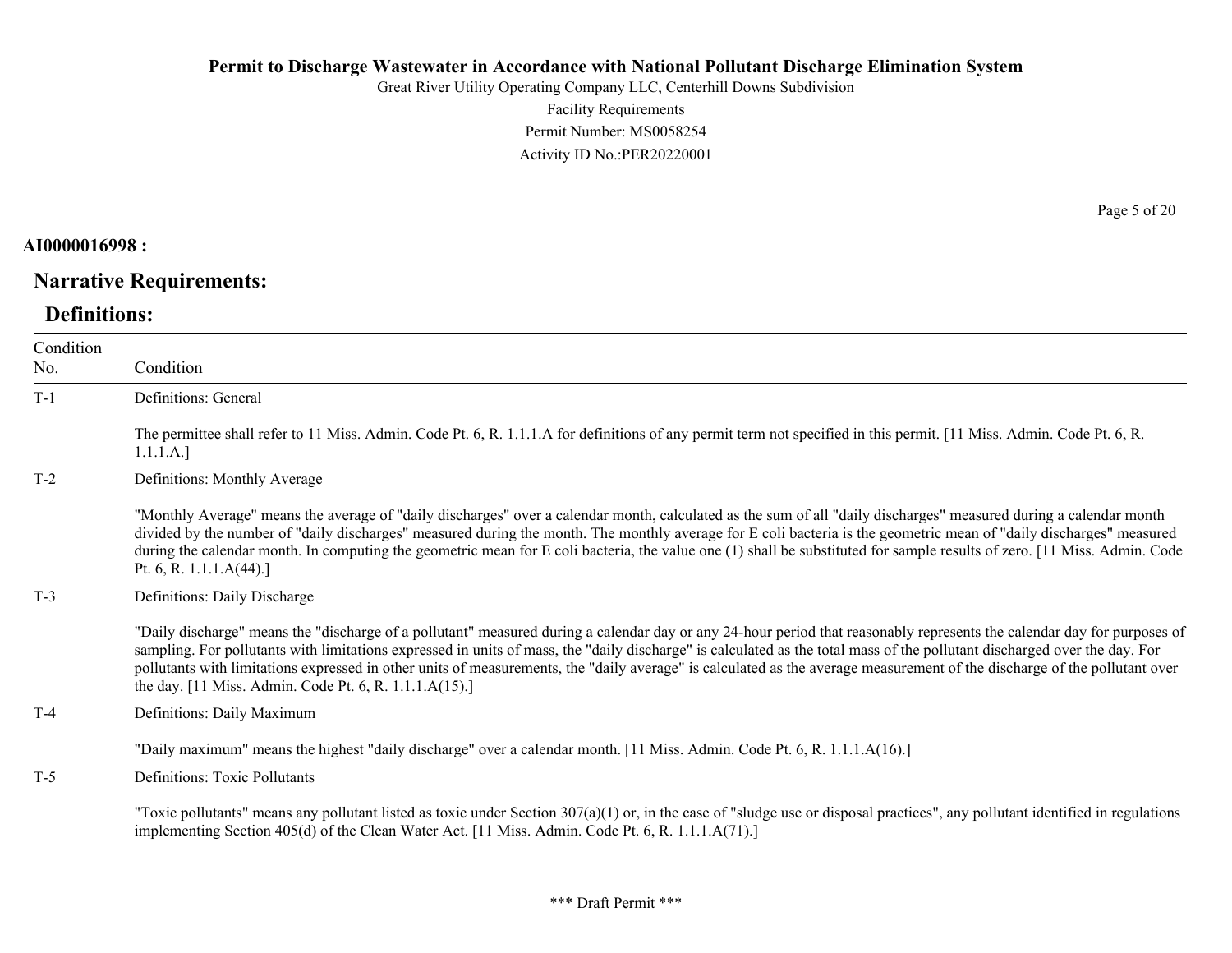Great River Utility Operating Company LLC, Centerhill Downs Subdivision Facility Requirements Permit Number: MS0058254 Activity ID No.:PER20220001

### **AI0000016998 :**

# **Narrative Requirements:**

Page 6 of 20

| Condition<br>No. | Condition                                                                                                                                                                                                                                                                                                                                                                                                                                                                                                                                                                                                                                                    |
|------------------|--------------------------------------------------------------------------------------------------------------------------------------------------------------------------------------------------------------------------------------------------------------------------------------------------------------------------------------------------------------------------------------------------------------------------------------------------------------------------------------------------------------------------------------------------------------------------------------------------------------------------------------------------------------|
| $T-6$            | Definitions: Hazardous Substances                                                                                                                                                                                                                                                                                                                                                                                                                                                                                                                                                                                                                            |
|                  | "Hazardous substances" are defined in 40 CFR 116.4. [40 CFR 116.4]                                                                                                                                                                                                                                                                                                                                                                                                                                                                                                                                                                                           |
| $T-7$            | Definitions: Quarterly Average                                                                                                                                                                                                                                                                                                                                                                                                                                                                                                                                                                                                                               |
|                  | "Quarterly Average" means the average of "daily discharges" over a three month period, calculated as the sum of all "daily discharges" measured during the quarter<br>divided by the number of "daily discharges" measured during the quarter. The quarterly average for E coli bacteria is the geometric mean of "daily discharges" measured<br>during the quarter. In computing the geometric mean for E coli bacteria, the value one (1) shall be substituted for sample results of zero. [11 Miss. Admin. Code Pt. 6, R.<br>1.1.1.A(61).                                                                                                                 |
| $T-8$            | Definitions: Weekly Average                                                                                                                                                                                                                                                                                                                                                                                                                                                                                                                                                                                                                                  |
|                  | "Weekly average" means the average of "daily discharges" over a calendar week, calculated as the sum of all "daily discharges" measured during a calendar week<br>divided by the number of "daily discharges" measured during that week. The weekly average for E coli bacteria is the geometric mean of all "daily discharges" measured<br>in a calendar week. In computing the geometric mean for E coli bacteria, one (1) shall be substituted for sample results of zero. For self-monitoring purposes, the value<br>to be reported is the single highest weekly average computed during a calendar month. [11 Miss. Admin. Code Pt. 6, R. 1.1.1.A(86).] |
| $T-9$            | Definitions: Quarterly Maximum                                                                                                                                                                                                                                                                                                                                                                                                                                                                                                                                                                                                                               |
|                  | "Quarterly Maximum" means the highest "daily discharge" measured over a three-month period. [11 Miss. Admin. Code Pt. 6, R.1.1.1.A(62).]                                                                                                                                                                                                                                                                                                                                                                                                                                                                                                                     |
| $T-10$           | Definitions: Maximum Monthly Average                                                                                                                                                                                                                                                                                                                                                                                                                                                                                                                                                                                                                         |
|                  | Maximum Monthly Average means the highest "monthly average" over a monitoring period. [40 CFR 122]                                                                                                                                                                                                                                                                                                                                                                                                                                                                                                                                                           |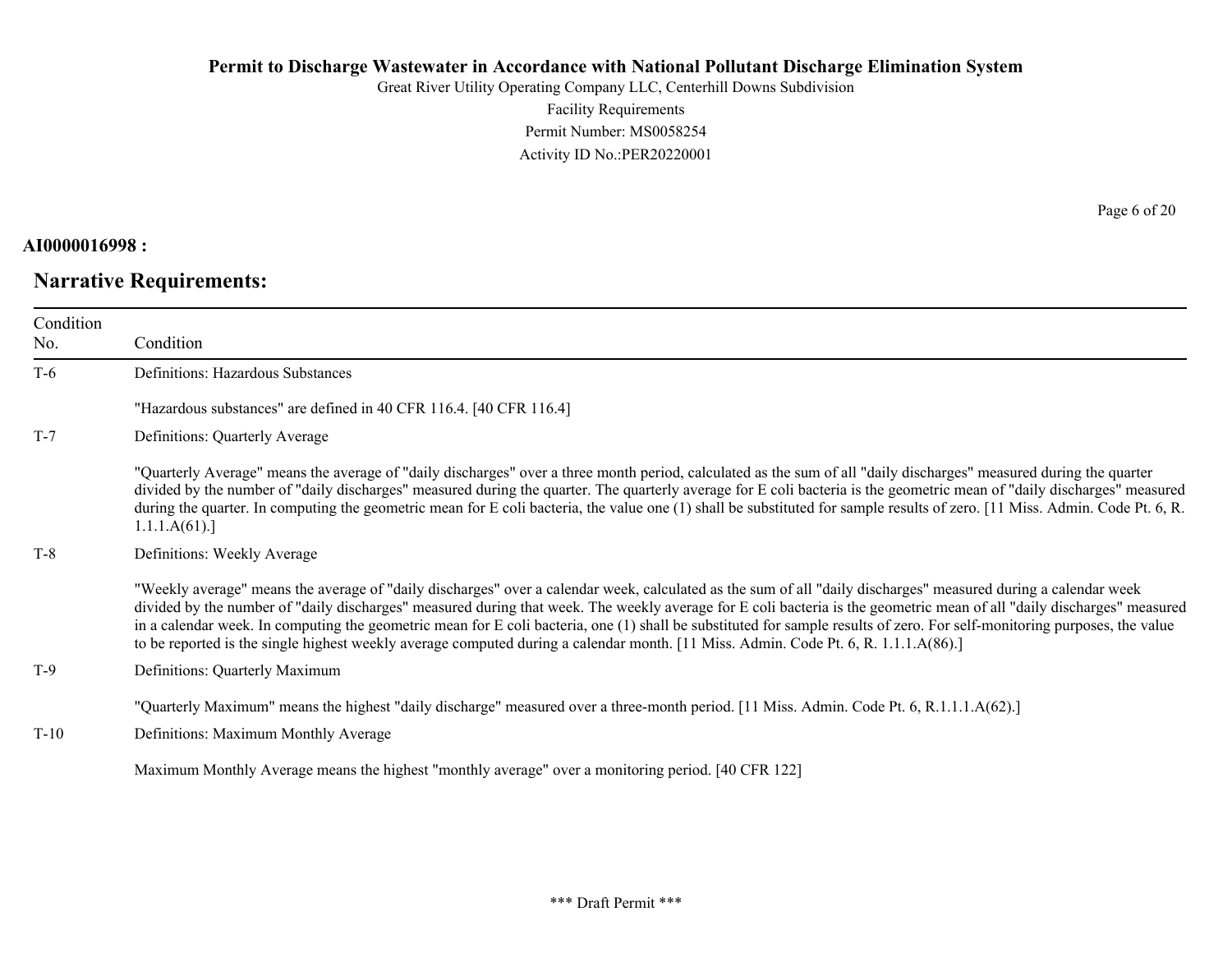Great River Utility Operating Company LLC, Centerhill Downs Subdivision Facility Requirements Permit Number: MS0058254 Activity ID No.:PER20220001

## **AI0000016998 :**

# **Narrative Requirements:**

Page 7 of 20

| Condition |                                                                                                                                                                                                                                                                                                                                                                                                                                                                                                                                                                                                                                                                                                                                                                                                                                                                                                                                                                                                                                                                                                                                                                                                      |
|-----------|------------------------------------------------------------------------------------------------------------------------------------------------------------------------------------------------------------------------------------------------------------------------------------------------------------------------------------------------------------------------------------------------------------------------------------------------------------------------------------------------------------------------------------------------------------------------------------------------------------------------------------------------------------------------------------------------------------------------------------------------------------------------------------------------------------------------------------------------------------------------------------------------------------------------------------------------------------------------------------------------------------------------------------------------------------------------------------------------------------------------------------------------------------------------------------------------------|
| No.       | Condition                                                                                                                                                                                                                                                                                                                                                                                                                                                                                                                                                                                                                                                                                                                                                                                                                                                                                                                                                                                                                                                                                                                                                                                            |
| $T-11$    | Definitions: Yearly Average                                                                                                                                                                                                                                                                                                                                                                                                                                                                                                                                                                                                                                                                                                                                                                                                                                                                                                                                                                                                                                                                                                                                                                          |
|           | "Yearly Average" means the average of "daily discharges" over a calendar year, calculated as the sum of all "daily discharges" measured during the calendar year divided<br>by the number of "daily discharges" measured during the calendar year. The yearly average for E coli bacteria is the geometric mean of "daily discharges" during the<br>calendar year. In computing the geometric mean for E coli bacteria, the value one (1) shall be substituted for sample results of zero. [11 Miss. Admin. Code Pt. 6,<br>R.1.1.1.A(87).                                                                                                                                                                                                                                                                                                                                                                                                                                                                                                                                                                                                                                                            |
| $T-12$    | Definitions: Yearly Maximum                                                                                                                                                                                                                                                                                                                                                                                                                                                                                                                                                                                                                                                                                                                                                                                                                                                                                                                                                                                                                                                                                                                                                                          |
|           | "Yearly Maximum" means the highest "daily discharge" measured over a calendar year. [11 Miss. Admin. Code Pt. 6, R. 1.1.1.A(88).]                                                                                                                                                                                                                                                                                                                                                                                                                                                                                                                                                                                                                                                                                                                                                                                                                                                                                                                                                                                                                                                                    |
| $T-13$    | Definitions:"Submitted" means the document is postmarked on or before the applicable deadline, except as otherwise specified. [11 Miss. Admin. Code Pt. 6, R. 1.1.1.A<br>(67).                                                                                                                                                                                                                                                                                                                                                                                                                                                                                                                                                                                                                                                                                                                                                                                                                                                                                                                                                                                                                       |
| Condition |                                                                                                                                                                                                                                                                                                                                                                                                                                                                                                                                                                                                                                                                                                                                                                                                                                                                                                                                                                                                                                                                                                                                                                                                      |
| No.       | Condition                                                                                                                                                                                                                                                                                                                                                                                                                                                                                                                                                                                                                                                                                                                                                                                                                                                                                                                                                                                                                                                                                                                                                                                            |
| $T-14$    | "The permittee shall achieve compliance with the effluent limitations specified for discharge in accordance with the following schedule: Effluent limits have been<br>developed such that the waste treatment system should protect water quality. However, this permit is subject to modifications if future evidence, monitoring results, or<br>nuisance conditions indicate that a higher degree of treatment is required to maintain water quality. The discharge from this facility shall cease and connection made to a<br>regional sewer system when the sewer system is available in the area. At that time the discharge from the system shall be terminated. In accordance with the Municipal<br>and Domestic Water and Wastewater System Operator's Certification Act of 1986, this treatment facility must be operated by persons who are certified as qualified to<br>operate the facility. The Office of Pollution Control must concur with plans and specifications for the installation or modification of the wastewater treatment facility<br>and sewer collection system, if applicable, prior to the commencement of construction. [11 Miss. Admin. Code Pt. 6, R. 1.1.4.A(9).]" |
| $T-15$    | Within 14 days after either an interim or final date of compliance specified by this permit, the permittee shall provide the Permit Board with written notice of his<br>compliance or noncompliance with the requirements or conditions specified to be completed by that date. [11 Miss. Admin. Code Pt. 6, R. 1.1.4.A(10).]                                                                                                                                                                                                                                                                                                                                                                                                                                                                                                                                                                                                                                                                                                                                                                                                                                                                        |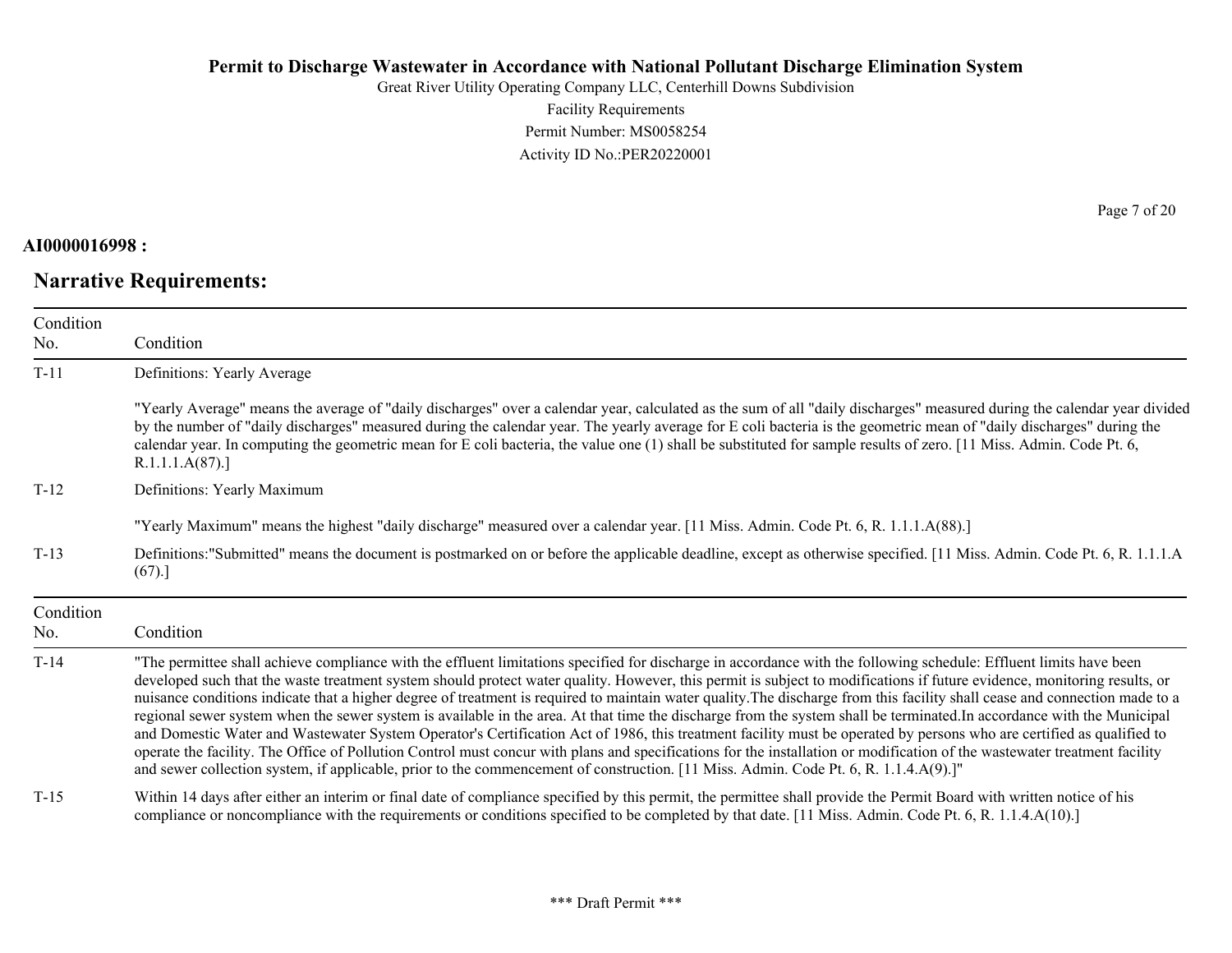Great River Utility Operating Company LLC, Centerhill Downs Subdivision Facility Requirements Permit Number: MS0058254 Activity ID No.:PER20220001

#### **AI0000016998 :**

# **Narrative Requirements:**

Page 8 of 20

| Condition<br>No. | Condition                                                                                                                                                                                                                                                                                                                                                                                                                                                                                                                                                                                                                                                                                                                                                                                                                                                                                                                                                                      |
|------------------|--------------------------------------------------------------------------------------------------------------------------------------------------------------------------------------------------------------------------------------------------------------------------------------------------------------------------------------------------------------------------------------------------------------------------------------------------------------------------------------------------------------------------------------------------------------------------------------------------------------------------------------------------------------------------------------------------------------------------------------------------------------------------------------------------------------------------------------------------------------------------------------------------------------------------------------------------------------------------------|
| $T-16$           | Representative Sampling                                                                                                                                                                                                                                                                                                                                                                                                                                                                                                                                                                                                                                                                                                                                                                                                                                                                                                                                                        |
|                  | Samples and measurements taken as required herein shall be representative of the volume and nature of the monitored wastewater. [11 Miss. Admin. Code Pt. 6, R.<br>1.1.4.A(28)(e).                                                                                                                                                                                                                                                                                                                                                                                                                                                                                                                                                                                                                                                                                                                                                                                             |
| $T-17$           | Reporting                                                                                                                                                                                                                                                                                                                                                                                                                                                                                                                                                                                                                                                                                                                                                                                                                                                                                                                                                                      |
|                  | If the results for a given sample analysis are such that any parameter (other than E coli) is not detected at or above the minimum level for the test method used, a value<br>of zero will be used for that sample in calculating an arithmetic mean value for the parameter. If the resulting calculated arithmetic mean value for that reporting period<br>is zero, the permittee shall report "NODI = B" on the DMR. For E coli, a value of 1.0 shall be used in calculating the geometric mean. If the resulting E coli mean value<br>is 1.0, the permittee shall report "NODI = B" on the DMR. For each quantitative sample value that is not detectable, the test method used and the minimum level for that<br>method for that parameter shall be attached to and submitted with the DMR. The permittee shall then be considered in compliance with the appropriate effluent<br>limitation and/or reporting requirement. [11 Miss. Admin. Code Pt. 6, Ch. 1, Subch. 2.] |
| $T-18$           | Reporting                                                                                                                                                                                                                                                                                                                                                                                                                                                                                                                                                                                                                                                                                                                                                                                                                                                                                                                                                                      |
|                  | If the permittee monitors any pollutant as prescribed in the permit more frequently than required by the permit using test procedures approved under 40 CFR Part 136 or,<br>in the case of sludge use or disposal, approved under 40 CFR Part 136 unless otherwise specified in 40 CFR Part 503, or as specified in the permit, the results of this<br>monitoring shall be included in the calculation and reporting of the data submitted in the DMR or sludge reporting form specified by the Permit Board. [11 Miss. Admin.<br>Code Pt. 6, R. 1.1.4. $A(15)(c)(2)$ .]                                                                                                                                                                                                                                                                                                                                                                                                       |
| $T-19$           | Reporting                                                                                                                                                                                                                                                                                                                                                                                                                                                                                                                                                                                                                                                                                                                                                                                                                                                                                                                                                                      |
|                  | Calculations for all limitations which require averaging of measurements shall utilize an arithmetic mean unless otherwise specified by the Permit Board in the permit.<br>[11 Miss. Admin. Code Pt. 6, R. 1.1.4.A(15)(c)(3).]                                                                                                                                                                                                                                                                                                                                                                                                                                                                                                                                                                                                                                                                                                                                                 |
| $T-20$           | <b>Test Procedures</b>                                                                                                                                                                                                                                                                                                                                                                                                                                                                                                                                                                                                                                                                                                                                                                                                                                                                                                                                                         |
|                  | Test procedures for the analysis of pollutants shall include those set forth in 40 CFR 136 or alternative procedures approved and/or promulgated by EPA. [11 Miss.]<br>Admin. Code Pt. 6, R. 1.1.4.A(30).]                                                                                                                                                                                                                                                                                                                                                                                                                                                                                                                                                                                                                                                                                                                                                                     |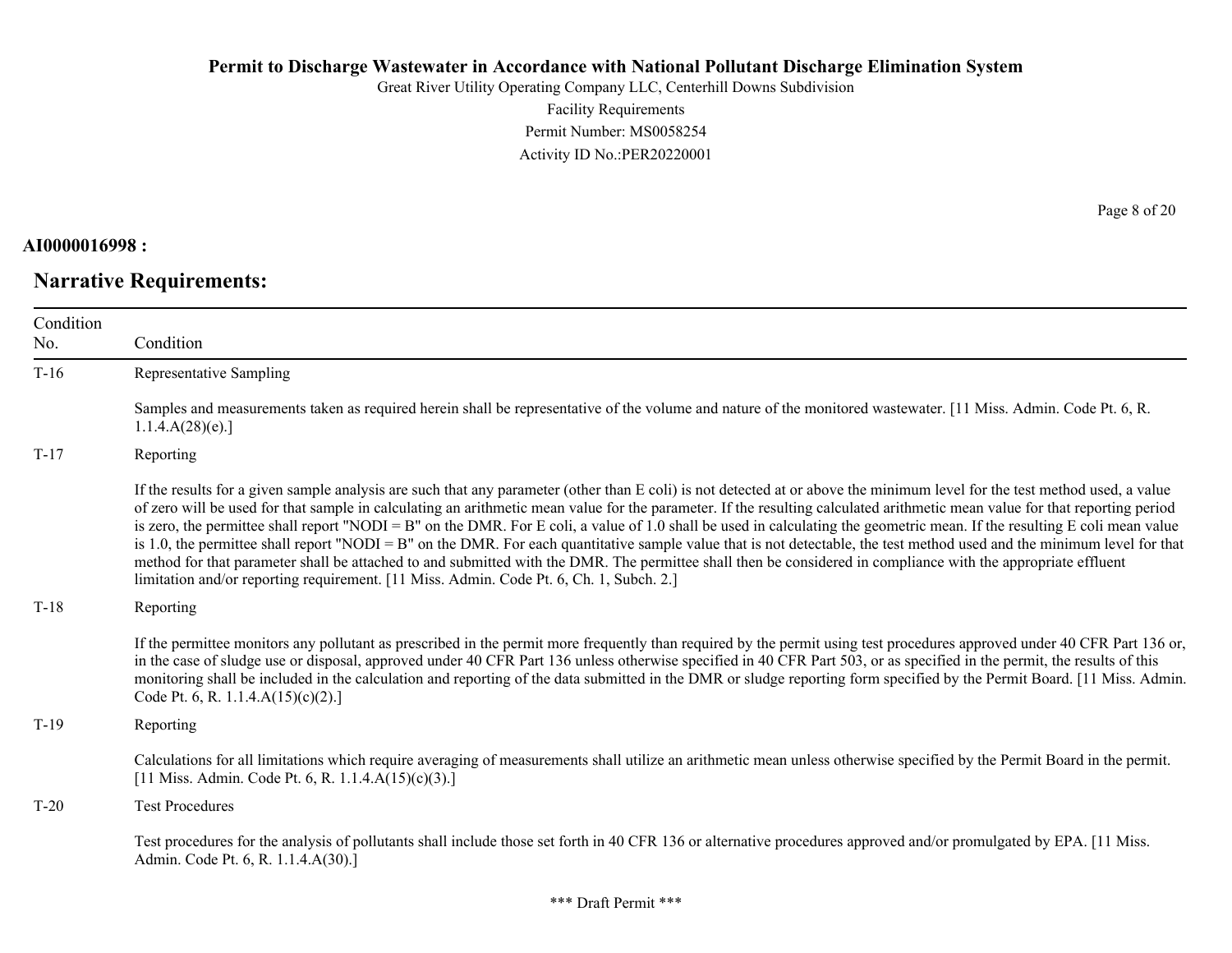Great River Utility Operating Company LLC, Centerhill Downs Subdivision Facility Requirements Permit Number: MS0058254 Activity ID No.:PER20220001

## **AI0000016998 :**

# **Narrative Requirements:**

Page 9 of 20

| Condition<br>No. | Condition                                                                                                                                                                                                                                                                                                                                                                                                                                                                                                                                                                                                                                                                                                                                                                                                                                                                   |
|------------------|-----------------------------------------------------------------------------------------------------------------------------------------------------------------------------------------------------------------------------------------------------------------------------------------------------------------------------------------------------------------------------------------------------------------------------------------------------------------------------------------------------------------------------------------------------------------------------------------------------------------------------------------------------------------------------------------------------------------------------------------------------------------------------------------------------------------------------------------------------------------------------|
| $T-21$           | Records Retention                                                                                                                                                                                                                                                                                                                                                                                                                                                                                                                                                                                                                                                                                                                                                                                                                                                           |
|                  | All records and results of monitoring activities required by this permit, including calibration and maintenance records, shall be retained by the permittee for a minimum<br>of three (3) years, unless otherwise required or extended by the Permit Board, copies of which shall be furnished to the Department upon request. [11 Miss. Admin.<br>Code Pt. 6, R. 1.1.4. $A(29)(a)$ .]                                                                                                                                                                                                                                                                                                                                                                                                                                                                                      |
| $T-22$           | <b>Falsifying Reports</b>                                                                                                                                                                                                                                                                                                                                                                                                                                                                                                                                                                                                                                                                                                                                                                                                                                                   |
|                  | Any permittee who falsifies, tampers with, or knowingly renders inaccurate any monitoring device or method required by the Permit Board to be maintained as a<br>condition in a permit, or who alters or falsifies the results obtained by such devices or methods and/or any written report required by or in response to a permit condition,<br>shall be deemed to have violated a permit condition and shall be subject to the penalties provided for a violation of a permit condition pursuant to Section 49-17-43 of<br>the Code. [11 Miss. Admin. Code Pt. 6, R. 1.1.4.A(29)(d).]                                                                                                                                                                                                                                                                                    |
| $T-23$           | Duty to Comply                                                                                                                                                                                                                                                                                                                                                                                                                                                                                                                                                                                                                                                                                                                                                                                                                                                              |
|                  | The permittee must comply with all conditions of this permit. Any permit noncompliance constitutes a violation of the Clean Water Act and is grounds for enforcement<br>action; for permit termination, revocation and reissuance, or modification; or denial of a permit renewal application. [11 Miss. Admin. Code Pt. 6, R. 1.1.4.A(2).]                                                                                                                                                                                                                                                                                                                                                                                                                                                                                                                                 |
| $T-24$           | Proper Operation, Maintenance and Replacement                                                                                                                                                                                                                                                                                                                                                                                                                                                                                                                                                                                                                                                                                                                                                                                                                               |
|                  | The permittee shall at all times properly operate, maintain, and when necessary, promptly replace all facilities and systems of collection, treatment and control (and<br>related appurtenances) which are installed or used by the permittee to achieve compliance with the conditions of this permit. Proper operation and maintenance includes<br>adequate laboratory controls and appropriate quality assurance procedures. Proper replacement includes maintaining an adequate inventory of replacement equipment<br>and parts for prompt replacement when necessary to maintain continuous collection and treatment of wastewater. This provision requires the operation of back-up or<br>auxiliary facilities or similar systems that are installed by a permittee only when the operation is necessary to achieve compliance with the conditions of the permit. [11 |

Miss. Admin. Code Pt. 6, R. 1.1.4.A(18).]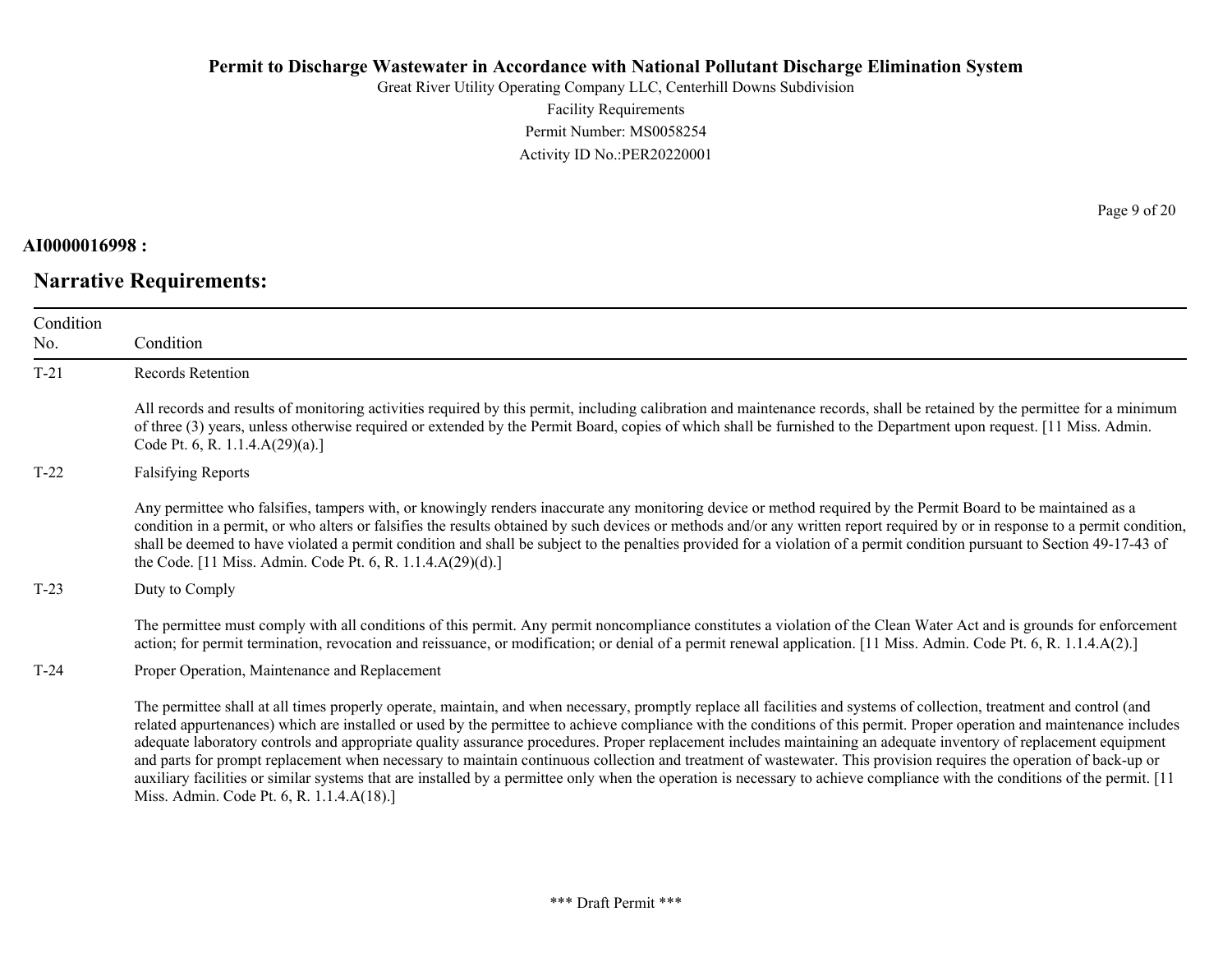Great River Utility Operating Company LLC, Centerhill Downs Subdivision Facility Requirements Permit Number: MS0058254 Activity ID No.:PER20220001

#### **AI0000016998 :**

# **Narrative Requirements:**

Page 10 of 20

| Condition<br>No. | Condition                                                                                                                                                                                                                                                                                                                                                                                                       |
|------------------|-----------------------------------------------------------------------------------------------------------------------------------------------------------------------------------------------------------------------------------------------------------------------------------------------------------------------------------------------------------------------------------------------------------------|
| $T-25$           | Duty to Mitigate                                                                                                                                                                                                                                                                                                                                                                                                |
|                  | The permittee shall take all reasonable steps to minimize or prevent any discharge or sludge use or disposal in violation of the permit that has a reasonable likelihood of<br>adversely affecting human health or the environment. [11 Miss. Admin. Code Pt. 6, R. 1.1.4.A(19).)]                                                                                                                              |
| $T-26$           | <b>Bypassing</b>                                                                                                                                                                                                                                                                                                                                                                                                |
|                  | The permittee shall comply with the terms and conditions regarding bypass found in 40 CFR 122.41(m). $[40 \text{ CFR } 122.41 \text{ (m)}]$                                                                                                                                                                                                                                                                     |
| $T-27$           | Bypassing - Definitions                                                                                                                                                                                                                                                                                                                                                                                         |
|                  | "Bypass" means the intentional diversion of waste streams from any portion of a treatment facility.                                                                                                                                                                                                                                                                                                             |
|                  | "Severe property damage" means substantial physical damage to property, damage to the treatment facilities which causes them to become inoperable, or substantial and<br>permanent loss of natural resources which can reasonably be expected to occur in the absence of a bypass. Severe property damage does not mean economic loss caused<br>by delays in production. $[40 \text{ CFR } 122.41 \text{ (m)}]$ |
| $T-28$           | Bypassing - Bypass not exceeding limitations                                                                                                                                                                                                                                                                                                                                                                    |

The permittee may allow any bypass to occur which does not cause effluent limitations to be exceeded, but only if it also is for essential maintenance to assure efficient operation. These bypasses are not subject to the notice and prohibition provisions of the bypass requirements in this permit. [40 CFR 122.41(m)]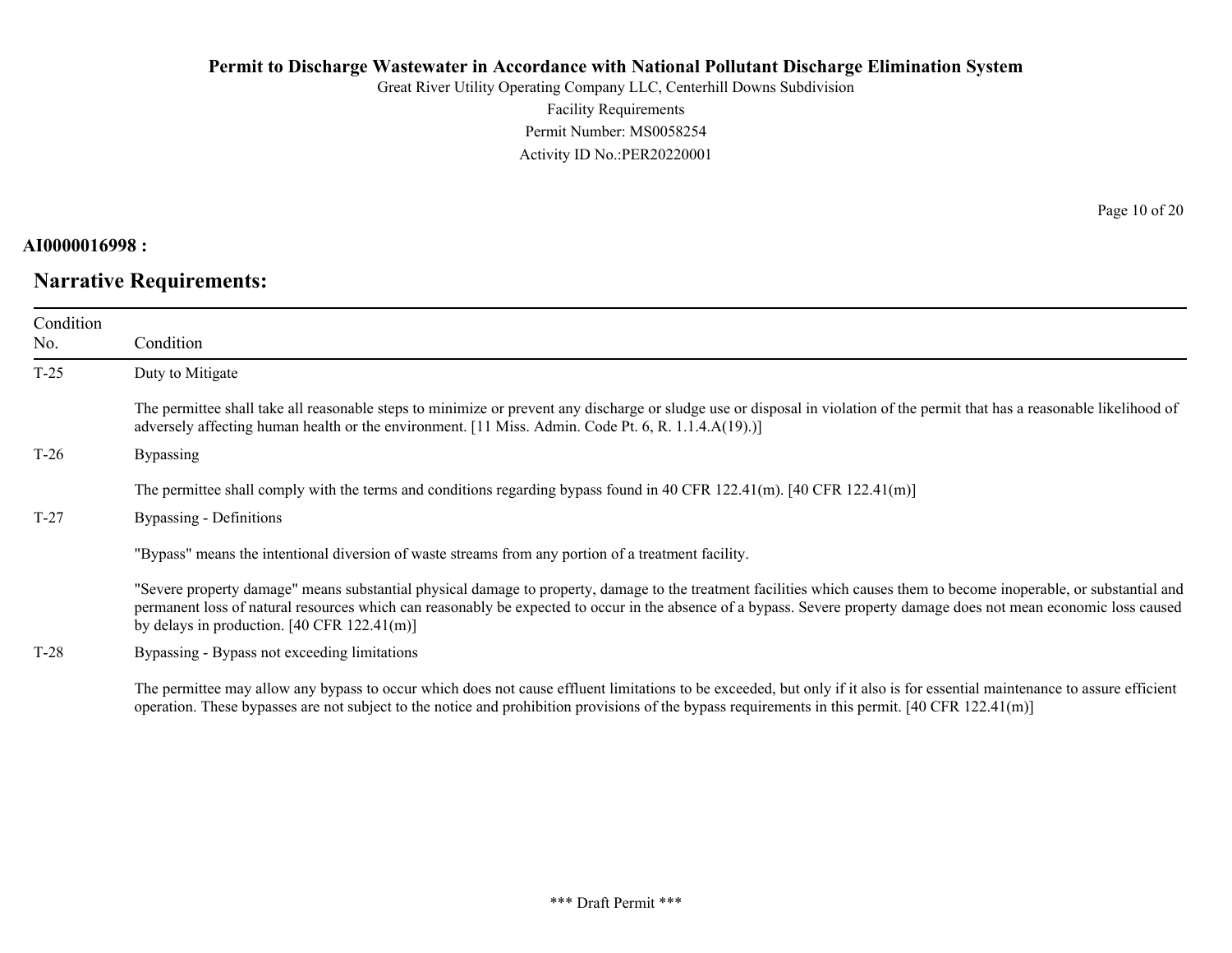Great River Utility Operating Company LLC, Centerhill Downs Subdivision Facility Requirements Permit Number: MS0058254 Activity ID No.:PER20220001

**AI0000016998 :**

**Narrative Requirements:**

Page 11 of 20

| Condition<br>No. | Condition                                                                                                                                                                                                                                                                                                                                                                                                                                                                                                                                                                                                                                                                                                                                                                                                          |
|------------------|--------------------------------------------------------------------------------------------------------------------------------------------------------------------------------------------------------------------------------------------------------------------------------------------------------------------------------------------------------------------------------------------------------------------------------------------------------------------------------------------------------------------------------------------------------------------------------------------------------------------------------------------------------------------------------------------------------------------------------------------------------------------------------------------------------------------|
| $T-29$           | Bypassing-Prohibition of Bypass                                                                                                                                                                                                                                                                                                                                                                                                                                                                                                                                                                                                                                                                                                                                                                                    |
|                  | (1) Bypass is prohibited, and the Commission may take enforcement action against a permittee unless:<br>(i) Bypass was unavoidable to prevent loss of life, personal injury, or sever property damage.<br>(ii) There was no feasible alternatives to the bypass, such as the use of auxiliary treatment facilities, retention of untreated wastes, or maintenance during normal periods<br>of equipment downtime. This condition is not satisfied if adequate back-up equipment should have been installed in the exercise of reasonable engineering judgement to<br>prevent a bypass which occurred during normal periods of equipment downtime or preventative maintenance; and<br>(iii) The permittee submitted notices as required under the Twenty-Four Hour reporting requirements set forth in this permit. |
|                  | (2) The Commission may approve an anticipated bypass, after considering its adverse affects, if the Commission determines that it will meet the three conditions listed<br>above in paragraph $(1)$ of this permit condition. [40 CFR 122.41(m)]                                                                                                                                                                                                                                                                                                                                                                                                                                                                                                                                                                   |
| $T-30$           | Upsets                                                                                                                                                                                                                                                                                                                                                                                                                                                                                                                                                                                                                                                                                                                                                                                                             |
|                  | The permittee shall meet the conditions of 40 CFR 122.41(n) regarding "Upsets" and as in the upset requirements of this permit. [11 Miss. Admin. Code Pt. 6, R. 1.1.4.A<br>(27).                                                                                                                                                                                                                                                                                                                                                                                                                                                                                                                                                                                                                                   |
| $T-31$           | <b>Upsets-Definition</b>                                                                                                                                                                                                                                                                                                                                                                                                                                                                                                                                                                                                                                                                                                                                                                                           |
|                  | "Upset" means an exceptional incident in which there is unintentional and temporary noncompliance with technology based permit effluent limitations because of<br>factors beyond the reasonable control of the permittee. An upset does not include noncompliance to the extent caused by operational error, improperly designed<br>treatment facilities, inadequate treatment facilities, lack of preventive maintenance, or careless or improper operation. [11 Miss. Admin. Code Pt. 6, R. 1.1.4.A(27).]                                                                                                                                                                                                                                                                                                        |
| $T-32$           | Upsets - Effect of an Upset                                                                                                                                                                                                                                                                                                                                                                                                                                                                                                                                                                                                                                                                                                                                                                                        |
|                  | An upset constitutes an affirmative defense to an action brought for noncompliance with such technology based permit effluent limitations if the "conditions necessary<br>for demonstration of upset" requirements of this permit are met. Any determination made during administrative review of claims that noncompliance was caused by<br>upset, and before an action for noncompliance, shall not constitute final administrative action subject to judicial review. [11 Miss. Admin. Code Pt. 6, R.1.1.4.A(27).]                                                                                                                                                                                                                                                                                              |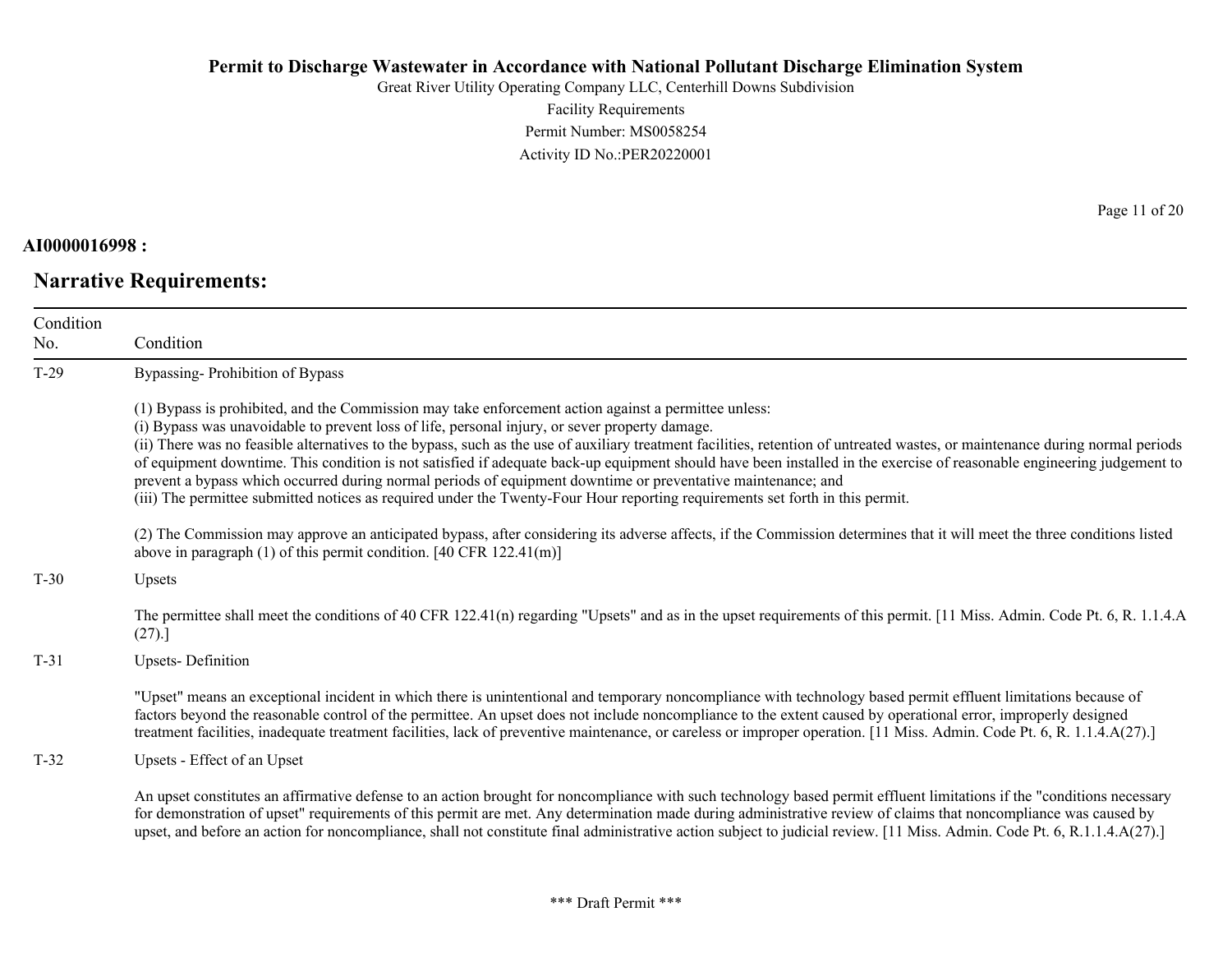Great River Utility Operating Company LLC, Centerhill Downs Subdivision Facility Requirements Permit Number: MS0058254 Activity ID No.:PER20220001

## **AI0000016998 :**

# **Narrative Requirements:**

Page 12 of 20

| Condition<br>No. | Condition                                                                                                                                                                                                                                                                                                                                                                                                                                                   |
|------------------|-------------------------------------------------------------------------------------------------------------------------------------------------------------------------------------------------------------------------------------------------------------------------------------------------------------------------------------------------------------------------------------------------------------------------------------------------------------|
| $T-33$           | Upsets - Conditions necessary for demonstration of upset                                                                                                                                                                                                                                                                                                                                                                                                    |
|                  | A permittee who wishes to establish the affirmative defense of upset shall demonstrate, through properly signed contemporaneous operating logs, or other relevant<br>evidence that:                                                                                                                                                                                                                                                                         |
|                  | (1) An upset occurred and that the permittee can identify the cause(s) of the upset;<br>(2) The permitted facility was at the time being properly operated;<br>(3) The permittee submitted notice of the upset as required in 40 CFR $122.41(L)(6)(ii)(B)(24$ -hour notice of noncompliance); and<br>(4) The permittee complied with any remedial measures required under 40 CFR 122.41(d) (Duty to Mitigate). [11 Miss. Admin. Code Pt. 6, R.1.1.4.A(27).] |
| $T-34$           | Upsets - Burden of proof                                                                                                                                                                                                                                                                                                                                                                                                                                    |
|                  | In any enforcement proceeding the permittee seeking to establish the occurrence of an upset has the burden of proof. [11 Miss. Admin. Code Pt. 6, R. 1.1.4.A(27).]                                                                                                                                                                                                                                                                                          |
| $T-35$           | <b>Removed Substances</b>                                                                                                                                                                                                                                                                                                                                                                                                                                   |
|                  | Solids, sludges, filter backwash, or other residuals removed in the course of treatment or control of wastewater shall be disposed of in a manner such as to prevent such<br>materials from entering State waters and in a manner consistent with the Mississippi Solid Waste Disposal Act, the Federal Resource Conservation and Recovery Act,<br>and the Mississippi Water Pollution Control Act. [11 Miss. Admin. Code Pt. 6, R. 1.1.4.A(21).]           |
| $T-36$           | Power Failures                                                                                                                                                                                                                                                                                                                                                                                                                                              |
|                  | If electric power is required, in order to maintain compliance with the conditions and prohibitions of the permit, the permittee shall either:                                                                                                                                                                                                                                                                                                              |
|                  | (1) Provide an alternative power source to operate the wastewater control facilities; or, if such alternative power source is not in existence, and no date for its<br>implementation appears in the permit,                                                                                                                                                                                                                                                |
|                  | (2) Halt, reduce, or otherwise control production and/or all wastewater flows upon reduction, loss, or failure of the primary source of power to the wastewater control<br>facilities. [11 Miss. Admin. Code Pt. 6, R. 1.1.4.A(22).)]                                                                                                                                                                                                                       |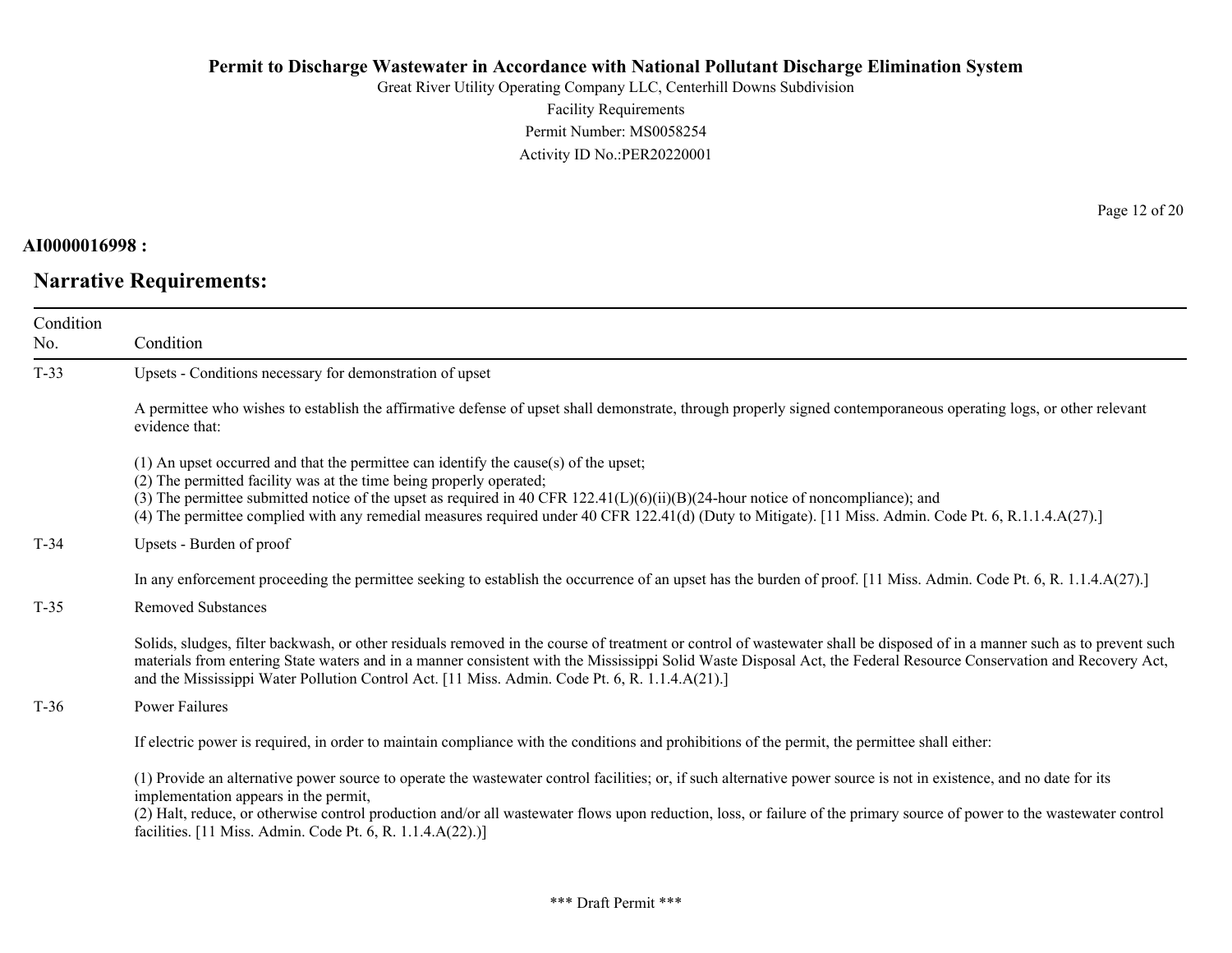Great River Utility Operating Company LLC, Centerhill Downs Subdivision Facility Requirements Permit Number: MS0058254 Activity ID No.:PER20220001

## **AI0000016998 :**

# **Narrative Requirements:**

Page 13 of 20

| Condition<br>No. | Condition                                                                                                                                                                                                                                                                                                                                                                                                                                                                                                                                                                                                                                  |
|------------------|--------------------------------------------------------------------------------------------------------------------------------------------------------------------------------------------------------------------------------------------------------------------------------------------------------------------------------------------------------------------------------------------------------------------------------------------------------------------------------------------------------------------------------------------------------------------------------------------------------------------------------------------|
| $T-37$           | Inspection and Entry                                                                                                                                                                                                                                                                                                                                                                                                                                                                                                                                                                                                                       |
|                  | The permittee shall allow any authorized Commission representative to enter the permittee's premises at any reasonable time, to have access to and copy any applicable<br>records, to inspect process facilities, treatment works, monitoring methods or equipment or to take samples, as authorized by Section 49-17-21 of the Code. In the event<br>of investigation during an emergency response action, a reasonable time shall be any time of the day or night. Follow-up investigations subsequent to the conclusion of<br>the emergency event shall be conducted at reasonable times. [11 Miss. Admin. Code Pt. 6, R. 1.1.4.A(17).] |
| $T-38$           | Transfer of Ownership or Control                                                                                                                                                                                                                                                                                                                                                                                                                                                                                                                                                                                                           |
| $T-39$           | This permit is not transferable to any person without proper modification of this permit following procedures found in [11 Miss. Admin. Code Pt. 6, R. 1.1.5.C.]<br><b>Signatory Requirements</b>                                                                                                                                                                                                                                                                                                                                                                                                                                          |

All applications, reports, or information submitted to the Permit Board shall be signed and certified. [11 Miss. Admin. Code Pt. 6, R. 1.1.2.C.]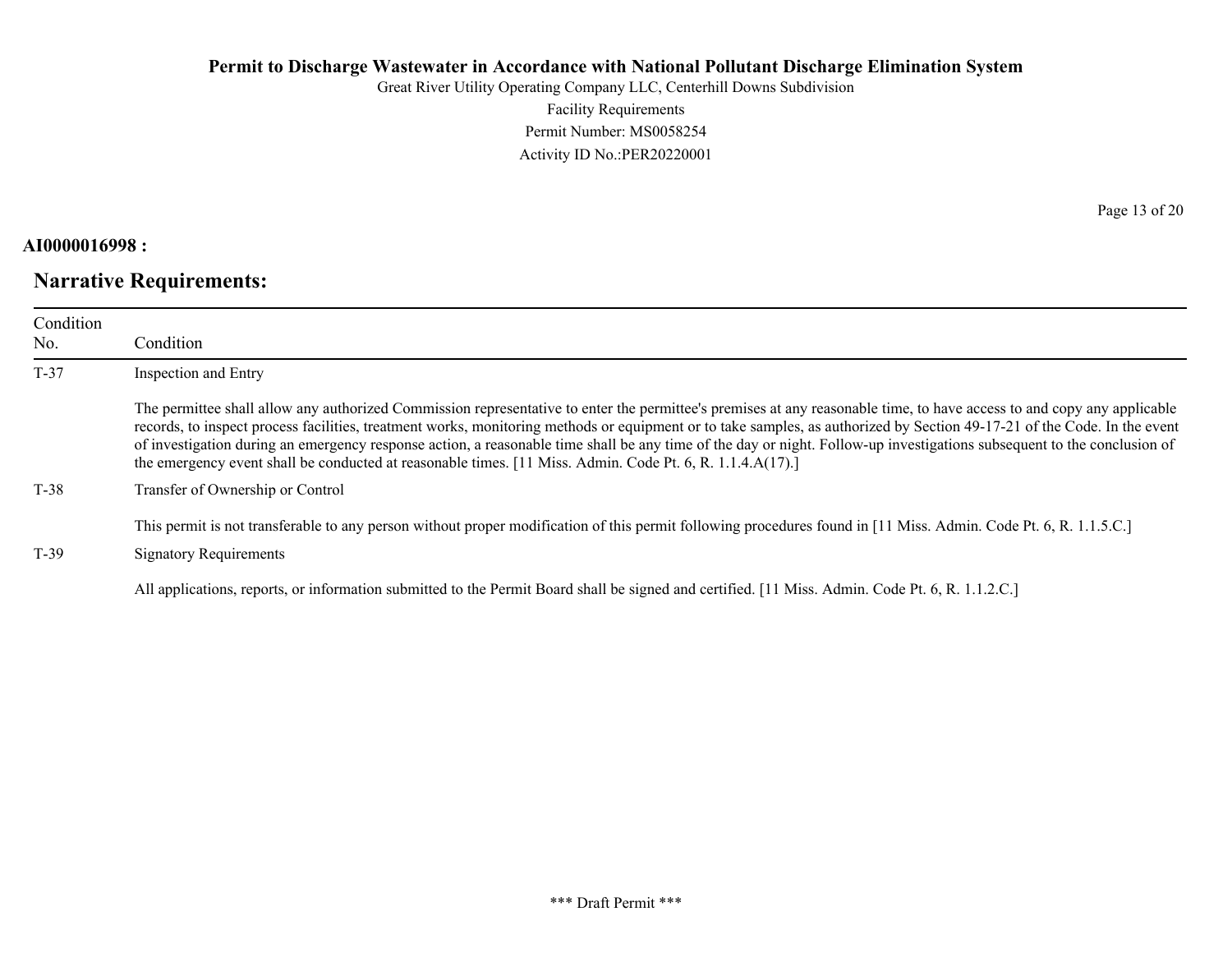Great River Utility Operating Company LLC, Centerhill Downs Subdivision Facility Requirements Permit Number: MS0058254 Activity ID No.:PER20220001

## **AI0000016998 :**

# **Narrative Requirements:**

Page 14 of 20

| Condition<br>No. | Condition                                                                                                                                                                                                                                                                                                                                                                                                                                                                                                                                                                                                                                                                                                                                                                                                                                                                                                                                                                                                                                                                                                                                      |
|------------------|------------------------------------------------------------------------------------------------------------------------------------------------------------------------------------------------------------------------------------------------------------------------------------------------------------------------------------------------------------------------------------------------------------------------------------------------------------------------------------------------------------------------------------------------------------------------------------------------------------------------------------------------------------------------------------------------------------------------------------------------------------------------------------------------------------------------------------------------------------------------------------------------------------------------------------------------------------------------------------------------------------------------------------------------------------------------------------------------------------------------------------------------|
| $T-40$           | <b>Signatory Requirements - Application Signatures</b>                                                                                                                                                                                                                                                                                                                                                                                                                                                                                                                                                                                                                                                                                                                                                                                                                                                                                                                                                                                                                                                                                         |
|                  | All permit applications shall be signed as follows:                                                                                                                                                                                                                                                                                                                                                                                                                                                                                                                                                                                                                                                                                                                                                                                                                                                                                                                                                                                                                                                                                            |
|                  | (1) For a corporation: by a responsible corporate officer. For the purpose of this Section, a responsible corporate officer means: (i) a president, secretary, treasurer or vice<br>president of the corporation in charge of a principal business function, or any other person who performs similar policy - or decision-making function for the<br>corporation, or (ii) the manager of one or more manufacturing, production, or operating facilities provided, the manager is authorized to make management decisions<br>which govern the operation of the regulated facility including having the explicit or implicit duty of making major capital investment recommendations, and initiating<br>and directing other comprehensive measures to assure long term environmental compliance with environmental laws and regulations; the manager can ensure that the<br>necessary systems are established or actions taken to gather complete and accurate information for permit application requirements; and where authority to sign<br>documents has been assigned or delegated to the manager in accordance with corporate procedures. |
|                  | (2) For a partnership or sole proprietorship: by a general partner or the proprietor, respectively; or                                                                                                                                                                                                                                                                                                                                                                                                                                                                                                                                                                                                                                                                                                                                                                                                                                                                                                                                                                                                                                         |
|                  | (3) For a municipality, State, Federal, or other public agency: by either a principal executive officer or ranking elected official. [11 Miss. Admin. Code Pt. 6, R. 1.1.2.C.]                                                                                                                                                                                                                                                                                                                                                                                                                                                                                                                                                                                                                                                                                                                                                                                                                                                                                                                                                                 |
| $T-41$           | Signatory Requirements - Reports and Other Information                                                                                                                                                                                                                                                                                                                                                                                                                                                                                                                                                                                                                                                                                                                                                                                                                                                                                                                                                                                                                                                                                         |
|                  | All reports required by the permit and other information requested by the Permit Board shall be signed by a person described by the application signature requirements<br>in this permit or by a duly authorized representative of that person. A person is a duly authorized representative only if:                                                                                                                                                                                                                                                                                                                                                                                                                                                                                                                                                                                                                                                                                                                                                                                                                                          |
|                  | (1) The authorization is made in writing by a person described by the application signature requirements;<br>(2) The authorization specifies either an individual or a position having responsibility for the overall operation of the regulated facility or activity, such as the position of<br>plant manager, operator of a well or a well field, superintendent, position having overall responsibility for environmental matters for the company. (A duly authorized<br>representative may thus be either a named individual or any individual occupying a named position.); and                                                                                                                                                                                                                                                                                                                                                                                                                                                                                                                                                          |

(3) The written authorization is submitted to the Permit Board. [11 Miss. Admin. Code Pt. 6, R. 1.1.2.C.]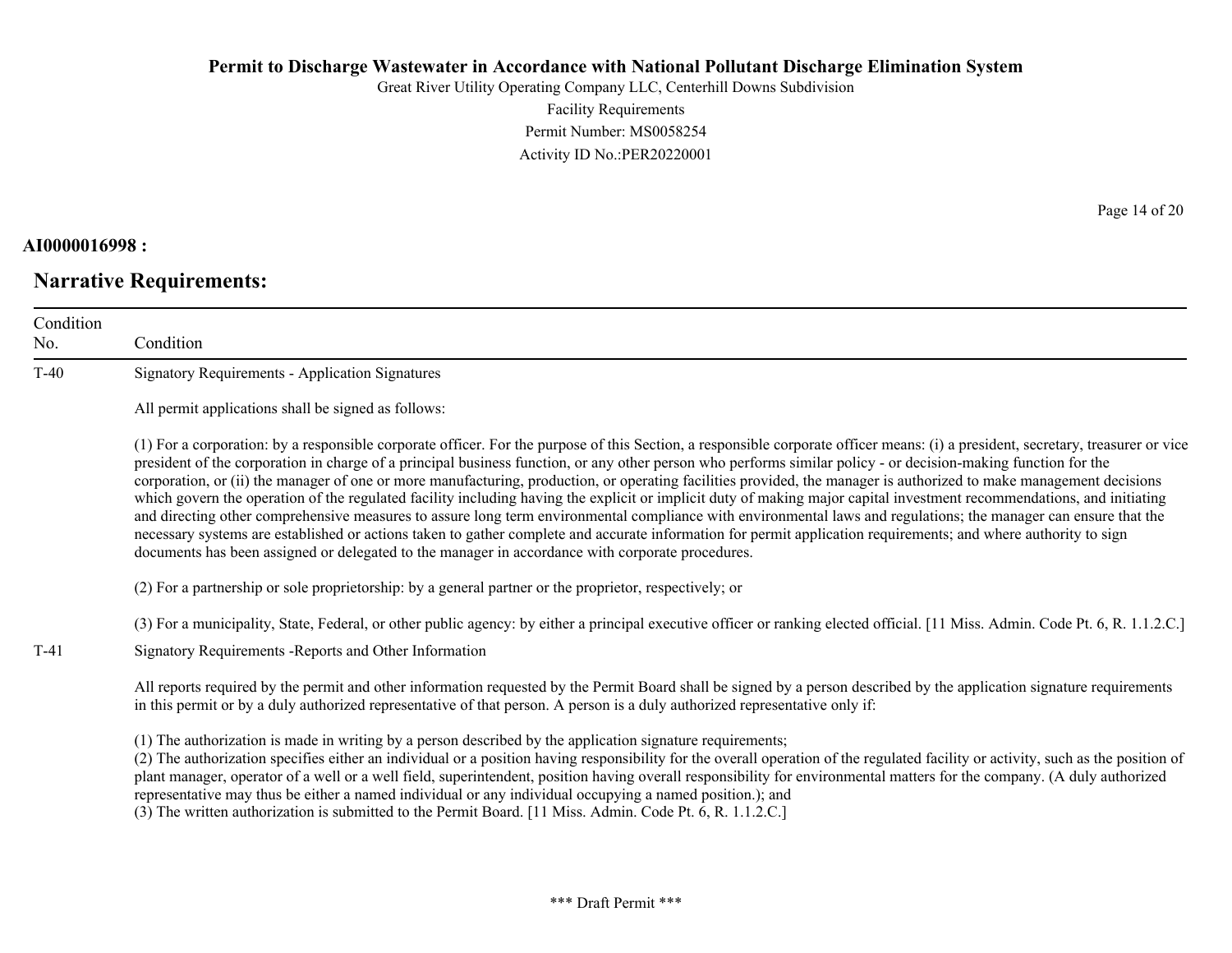Great River Utility Operating Company LLC, Centerhill Downs Subdivision Facility Requirements Permit Number: MS0058254 Activity ID No.:PER20220001

## **AI0000016998 :**

# **Narrative Requirements:**

Page 15 of 20

| Condition<br>No. | Condition                                                                                                                                                                                                                                                                                                                                                                                                                                                                                                                                                                                                                                                                                                                |
|------------------|--------------------------------------------------------------------------------------------------------------------------------------------------------------------------------------------------------------------------------------------------------------------------------------------------------------------------------------------------------------------------------------------------------------------------------------------------------------------------------------------------------------------------------------------------------------------------------------------------------------------------------------------------------------------------------------------------------------------------|
| $T-42$           | Signatory Requirements - Changes to Authorization                                                                                                                                                                                                                                                                                                                                                                                                                                                                                                                                                                                                                                                                        |
|                  | If an authorization under the signatory requirements of this permit is no longer accurate because a different individual or position has responsibility for the overall<br>operation of the facility, a new authorization satisfying the signatory requirements of this permit must be submitted to the Permit Board prior to or together with any<br>reports, information, or applications. [11 Miss. Admin. Code Pt. 6, R. 1.1.2.C.]                                                                                                                                                                                                                                                                                   |
| $T-43$           | Signatory Requirements - Certification                                                                                                                                                                                                                                                                                                                                                                                                                                                                                                                                                                                                                                                                                   |
|                  | Any person signing a document under the signatory requirements stated in this permit shall make the following certification:                                                                                                                                                                                                                                                                                                                                                                                                                                                                                                                                                                                             |
|                  | "I certify under penalty of law that this document and all attachments were prepared under the direction or supervision in accordance with a system designed to assure<br>that qualified personnel properly gather and evaluate the information submitted. Based on my inquiry of the person or persons who manage the system, or those persons<br>directly responsible for gathering the information, the information submitted is, to the best of my knowledge and belief, true, accurate, and complete. I am aware that<br>there are significant penalties for submitting false information, including the possibility of fine and imprisonment for knowing violations." [11 Miss. Admin. Code Pt. 6,<br>R. 1.1.2.C.] |
| $T-44$           | Availability of Records<br>Except for information deemed to be confidential under the Mississippi Code Ann. 49-17-39 and 40 CFR 123.41, file information relating to this permit shall be made<br>available for public inspection and copying during normal business hours at the office of the Department of Environmental Quality in Jackson, Mississippi. Written<br>request must be provided in accordance with policies developed by the Commission and must state, specifically, records proposed for review, date proposed for review<br>and copying requirements. [11 Miss. Admin. Code Pt. 6, R. 1.1.3.E.]                                                                                                      |
| $T-45$           | Duty to Provide Information                                                                                                                                                                                                                                                                                                                                                                                                                                                                                                                                                                                                                                                                                              |
|                  | The permittee shall furnish to the Permit Board within a reasonable time any relevant information which the Permit Board may request to determine whether cause<br>exists for modifying, revoking and reissuing, or terminating the permit, or to determine compliance with the permit. The permittee shall also furnish to the Permit Board<br>upon request, copies of records required to be kept by the permit. [11 Miss. Admin. Code Pt. 6, R. 1.1.4.A(16).]                                                                                                                                                                                                                                                         |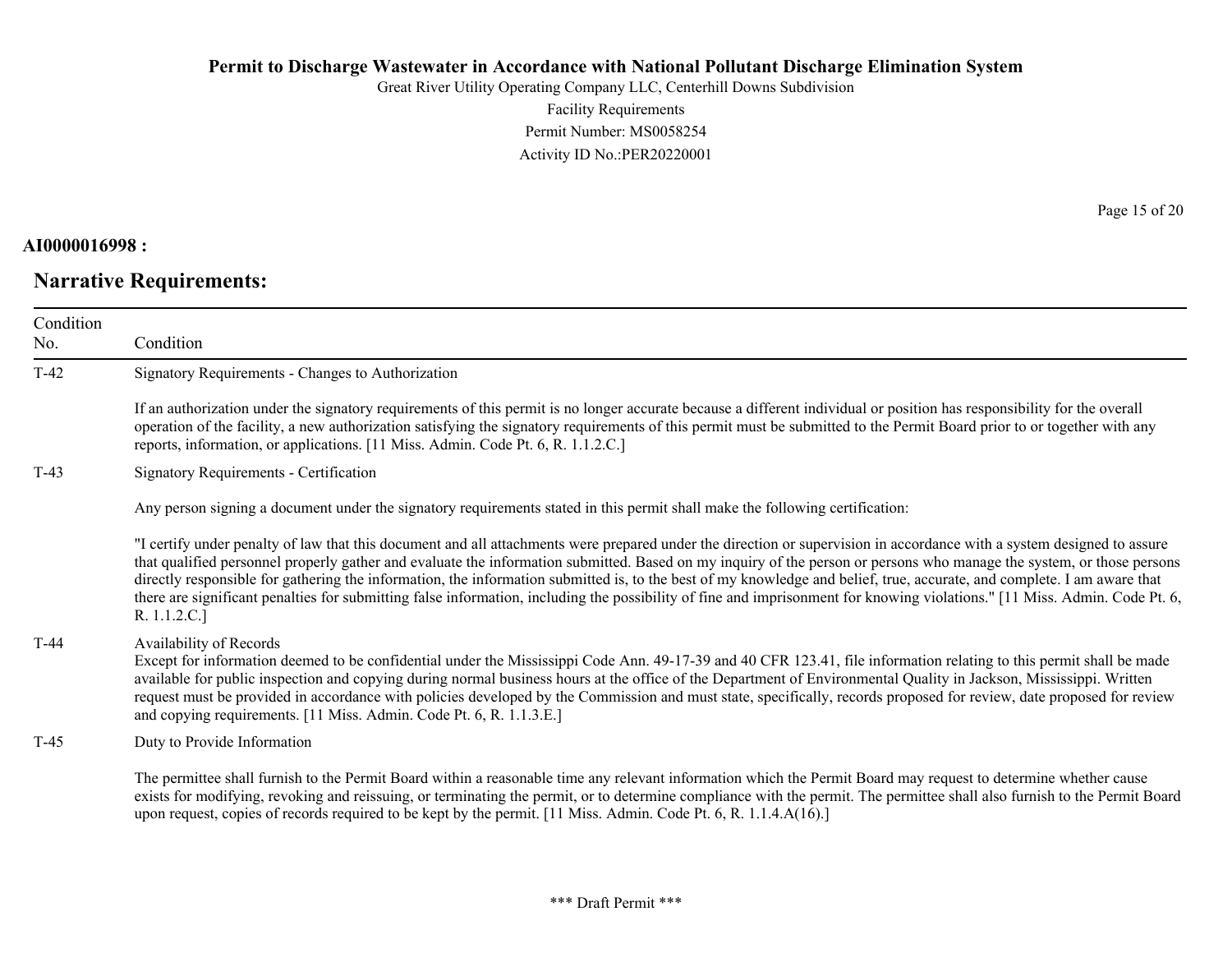Great River Utility Operating Company LLC, Centerhill Downs Subdivision Facility Requirements Permit Number: MS0058254 Activity ID No.:PER20220001

# **AI0000016998 :**

# **Narrative Requirements:**

Page 16 of 20

| Condition |                                                                                                                                                                                                                                                                                                                                                                                                                                                                                                                                                                                                                                                                                      |
|-----------|--------------------------------------------------------------------------------------------------------------------------------------------------------------------------------------------------------------------------------------------------------------------------------------------------------------------------------------------------------------------------------------------------------------------------------------------------------------------------------------------------------------------------------------------------------------------------------------------------------------------------------------------------------------------------------------|
| No.       | Condition                                                                                                                                                                                                                                                                                                                                                                                                                                                                                                                                                                                                                                                                            |
| $T-46$    | <b>Toxic Pollutants</b>                                                                                                                                                                                                                                                                                                                                                                                                                                                                                                                                                                                                                                                              |
|           | The permittee shall comply with any toxic effluent standard or prohibition (including any schedule of compliance specified in such effluent standard or prohibition)<br>established under Section 307(a) of the Federal Water Pollution Control Act. [11 Miss. Admin. Code Pt. 6, R. 1.1.4.A(26).]                                                                                                                                                                                                                                                                                                                                                                                   |
| $T-47$    | <b>Toxic Pollutants Notification Requirements</b>                                                                                                                                                                                                                                                                                                                                                                                                                                                                                                                                                                                                                                    |
|           | The permittee shall comply with the applicable provisions of 40 CFR 122.42. [11 Miss. Admin. Code Pt. 6, R. 1.1.4.A(26).]                                                                                                                                                                                                                                                                                                                                                                                                                                                                                                                                                            |
| $T-48$    | Civil and Criminal Liability                                                                                                                                                                                                                                                                                                                                                                                                                                                                                                                                                                                                                                                         |
|           | (1) Any person who violates a term, condition or schedule of compliance contained within this permit or the Mississippi Water Pollution Control Law is subject to the<br>actions defined by law.<br>(2) Except as provided in permit conditions on "Bypassing" and "Upsets", nothing in this permit shall be construed to relieve the permittee from civil or criminal<br>penalties for noncompliance.<br>(3) It shall not be the defense of the permittee in an enforcement action that it would have been necessary to halt or reduce the permitted activity in order to maintain<br>compliance with the conditions of this permit. [11 Miss. Admin. Code Pt. 6, R. 1.1.4.A(24).)] |
| $T-49$    | Oil and Hazardous Substance Liability                                                                                                                                                                                                                                                                                                                                                                                                                                                                                                                                                                                                                                                |
|           | Nothing in this permit shall be construed to preclude the institution of any legal action or relieve the permittee from any responsibilities, liabilities, or penalties to which<br>the permittee is or may be subject to under Section 311 of the Federal Water Pollution Control Act and applicable provisions under Mississippi Law pertaining to<br>transportation, storage, treatment, or spillage of oil or hazardous substances. [11 Miss. Admin. Code Pt. 6, R. 1.1.4.A(23).]                                                                                                                                                                                                |
| $T-50$    | Property Rights                                                                                                                                                                                                                                                                                                                                                                                                                                                                                                                                                                                                                                                                      |
|           | The issuance of this permit does not convey any property rights in either real or personal property, or any exclusive privileges, nor does it authorize any injury to private<br>property or any invasion of personal rights, nor any infringement of Federal, State, or local laws or regulations. [11 Miss. Admin. Code Pt. 6, R. 1.1.5.                                                                                                                                                                                                                                                                                                                                           |

E.]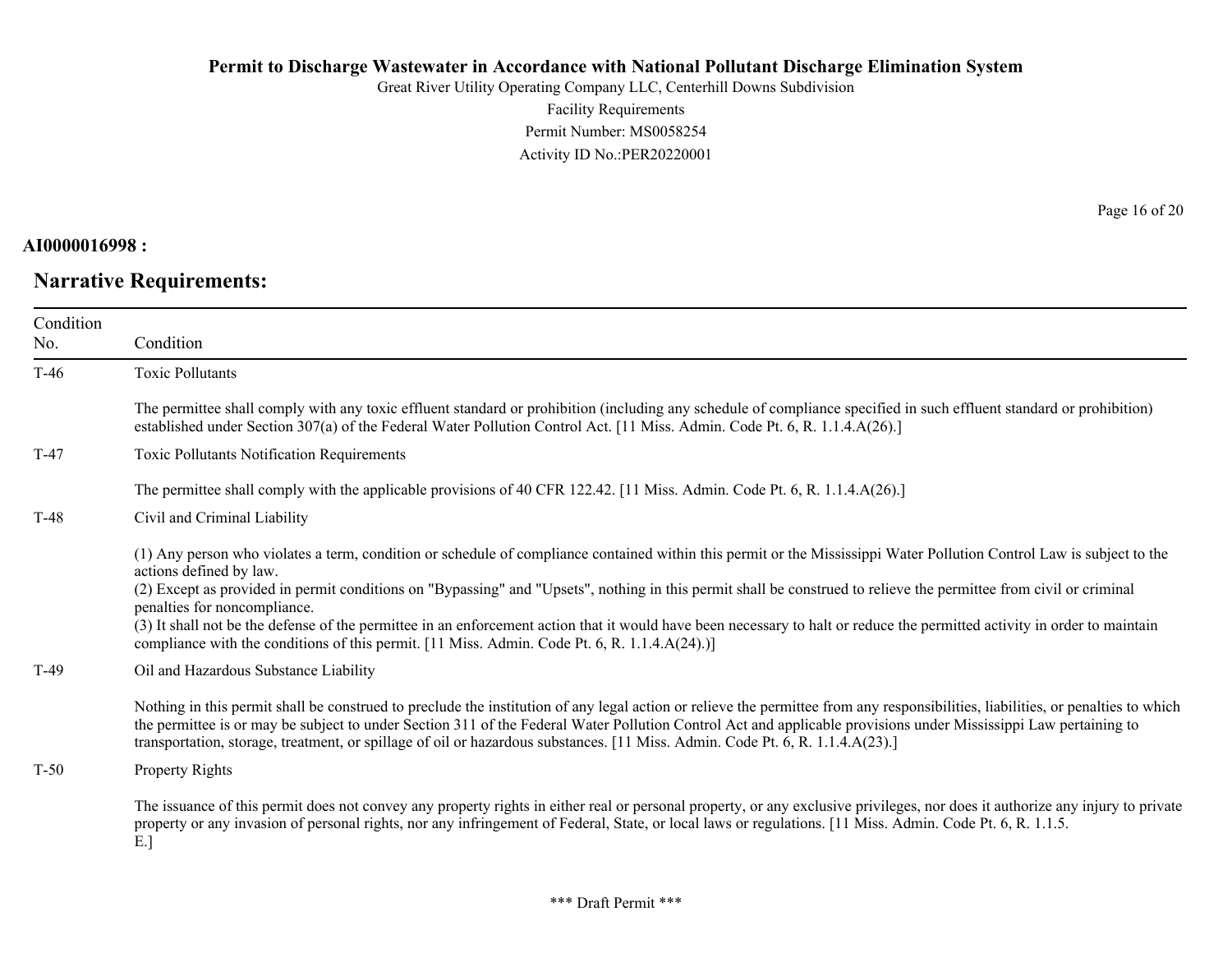Great River Utility Operating Company LLC, Centerhill Downs Subdivision Facility Requirements Permit Number: MS0058254 Activity ID No.:PER20220001

# **AI0000016998 :**

# **Narrative Requirements:**

Page 17 of 20

| Condition<br>No. | Condition                                                                                                                                                                                                                                                                                                                                                                                                                                                                                                                                                                                                                                                                                                                                                                                                                                                                                 |
|------------------|-------------------------------------------------------------------------------------------------------------------------------------------------------------------------------------------------------------------------------------------------------------------------------------------------------------------------------------------------------------------------------------------------------------------------------------------------------------------------------------------------------------------------------------------------------------------------------------------------------------------------------------------------------------------------------------------------------------------------------------------------------------------------------------------------------------------------------------------------------------------------------------------|
| $T-51$           | Severability                                                                                                                                                                                                                                                                                                                                                                                                                                                                                                                                                                                                                                                                                                                                                                                                                                                                              |
|                  | The provisions of this permit are severable. If any provision of this permit, or the application of any provision of this permit to any circumstances, is challenged or held<br>invalid, the validity of the remaining permit provisions and/or portions thereof or their application to other persons or sets of circumstances, shall not be affected thereby.<br>[11 Miss. Admin. Code Pt. 6, R. 1.1.4.A(25).]                                                                                                                                                                                                                                                                                                                                                                                                                                                                          |
| T-52             | Protection of Confidential Information                                                                                                                                                                                                                                                                                                                                                                                                                                                                                                                                                                                                                                                                                                                                                                                                                                                    |
|                  | (1) Pursuant to Miss. Code Ann. '49-17-39 and 40 CFR 123.41, the Permit Board shall make available to the public all information contained on any form and all public<br>comments on such information. Effluent data and information concerning air or water quality shall also be made available to the public. Information that is determined<br>by the Commission to be trade secrets shall not be disclosed to the public without prior consent of the source of such information. When a claim of confidentiality is<br>made by a person in accordance with the provisions of Miss. Code Ann. '49-17-39, a recommendation on the questions of confidentiality shall be made by the<br>Commission and forwarded to the Regional Administrator (or his/her designee) of EPA for his concurrence in such determination of confidentiality. [11 Miss. Admin.<br>Code Pt. 6, R. 1.1.3.F.] |
| $T-53$           | Protection of Confidential Information-continued                                                                                                                                                                                                                                                                                                                                                                                                                                                                                                                                                                                                                                                                                                                                                                                                                                          |
|                  | (2) A copy of a State, UIC, or NPDES permit application, public notice, fact sheet, draft permit and other forms relating thereto, including written public comment and<br>other reports, files and information relating to the application not classified as confidential information by the Commission pursuant to part (1) of this requirement, shall<br>be available for public inspection and copying during normal business hours at the office of the Department in Jackson, Mississippi. [11 Miss. Admin. Code Pt. 6, R.                                                                                                                                                                                                                                                                                                                                                          |

1.1.3.F.]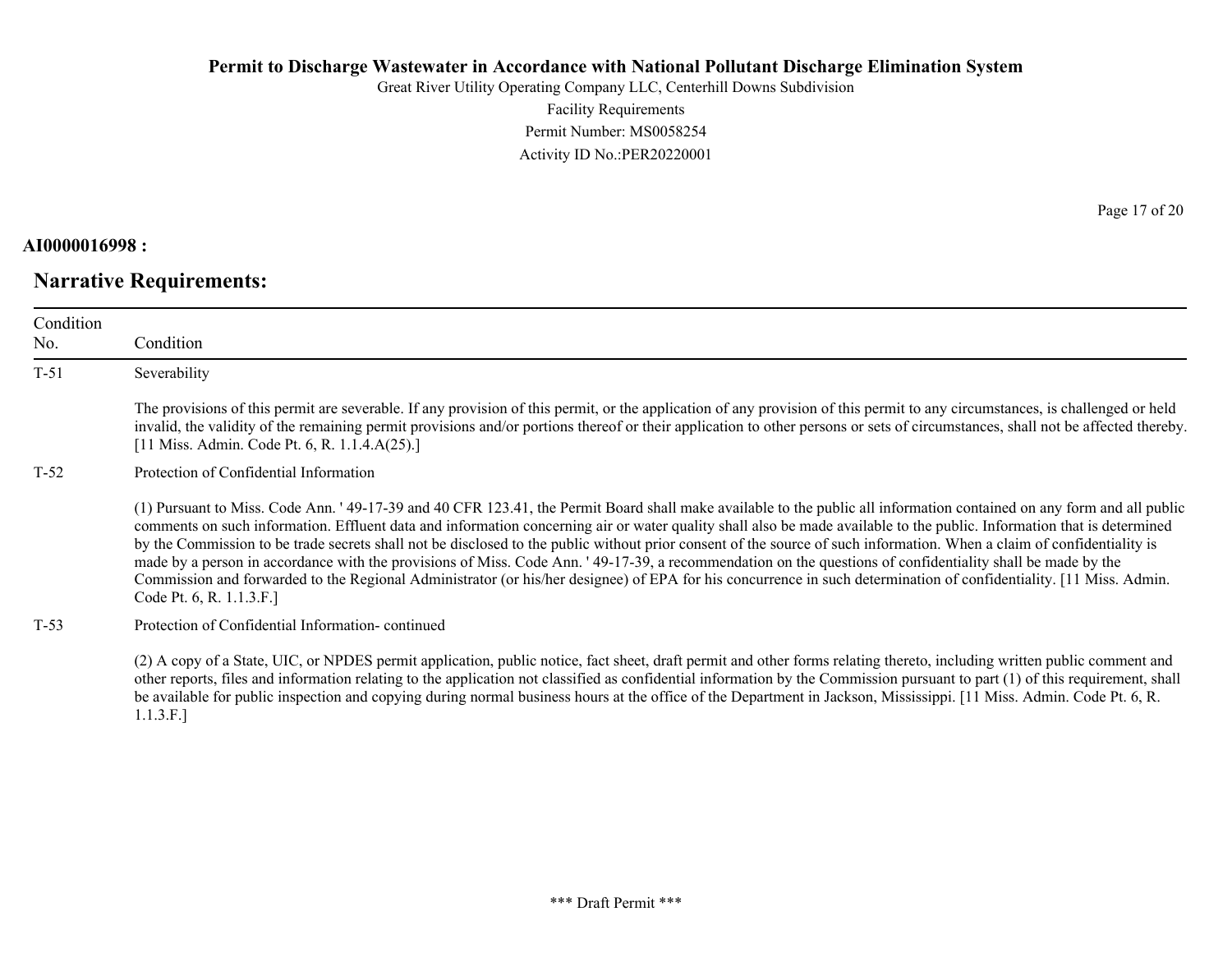Great River Utility Operating Company LLC, Centerhill Downs Subdivision Facility Requirements Permit Number: MS0058254 Activity ID No.:PER20220001

## **AI0000016998 :**

# **Narrative Requirements:**

Page 18 of 20

| Condition<br>No. | Condition                                                                                                                                                                                                                                                                                                                                                                                                                                                                                                                                                                                                                                                                                                                                                                                                                                                                                                                                                            |
|------------------|----------------------------------------------------------------------------------------------------------------------------------------------------------------------------------------------------------------------------------------------------------------------------------------------------------------------------------------------------------------------------------------------------------------------------------------------------------------------------------------------------------------------------------------------------------------------------------------------------------------------------------------------------------------------------------------------------------------------------------------------------------------------------------------------------------------------------------------------------------------------------------------------------------------------------------------------------------------------|
| $T-54$           | Protection of Confidential Information-continued                                                                                                                                                                                                                                                                                                                                                                                                                                                                                                                                                                                                                                                                                                                                                                                                                                                                                                                     |
|                  | (3) Upon determination by the Commission that information submitted by a permit applicant is entitled to protection against disclosure as trade secrets, the information<br>shall be so labeled and otherwise handled as confidential. Copies of the information and a notice of the Commission's action shall be forwarded to the Regional<br>Administrator (or his/her designee). In making its determination of entitlement to protection as a trade secret, the Commission shall follow the procedure set forth in<br>Miss. Code Ann. '49-17-39. In the event the Commission denies the claim of confidentiality, the applicant shall have, upon notification thereof, the right to appeal the<br>Commission's determination in the same manner provided for other orders of the Commission. No disclosure, except to EPA, shall be allowed until any appeal from the<br>determination of the Commission is completed. [11 Miss. Admin. Code Pt. 6, R. 1.1.3.F.] |
| $T-55$           | Spill Prevention and Best Management Plans                                                                                                                                                                                                                                                                                                                                                                                                                                                                                                                                                                                                                                                                                                                                                                                                                                                                                                                           |
|                  | Any permittee which has above ground bulk storage capacity, of more than 1320 gallons or any single container with a capacity greater than 660 gallons, of materials<br>and/or liquids (including but not limited to, all raw, finished and/or waste material) with chronic or acute potential for pollution impact on waters of the State and not<br>subject to Mississippi Hazardous Waste Management Regulations or 40 CFR 112 (Oil Pollution Prevention) regulations shall provide secondary containment as found in<br>40 CFR 112 or equivalent protective measures such as trenches or waterways which would conduct any tank releases to a permitted treatment system or sufficient<br>equalization or treatment capacity needed to prevent chronic/acute pollution impact. [11 Miss. Admin. Code Pt. 6, R. 1.1.4.A(12)(a).]                                                                                                                                  |
| $T-56$           | Reopener Clause                                                                                                                                                                                                                                                                                                                                                                                                                                                                                                                                                                                                                                                                                                                                                                                                                                                                                                                                                      |
|                  | This permit shall be modified, or alternately, revoked and reissued, to comply with any applicable effluent standard, limitation or storm water regulation issued or<br>approved under Section $301(b)(2)(C)$ , and (D), $304(b)(2)$ , $307(a)(2)$ and $402(p)$ of the Federal Water Pollution Control Act if the effluent standard, limitation or<br>regulation so issued or approved:                                                                                                                                                                                                                                                                                                                                                                                                                                                                                                                                                                              |
|                  | 1. Contains different conditions or is otherwise more stringent than any effluent limitation in the permit; or<br>2. Controls any pollutant not limited in the permit.<br>3. This permit shall be modified to reflect any additional or otherwise more stringent limitations and additional monitoring as determined to be necessary by the results<br>of a Completed TMDL. [11 Miss. Admin. Code Pt. 6, R. 1.1.4.F(1).]                                                                                                                                                                                                                                                                                                                                                                                                                                                                                                                                             |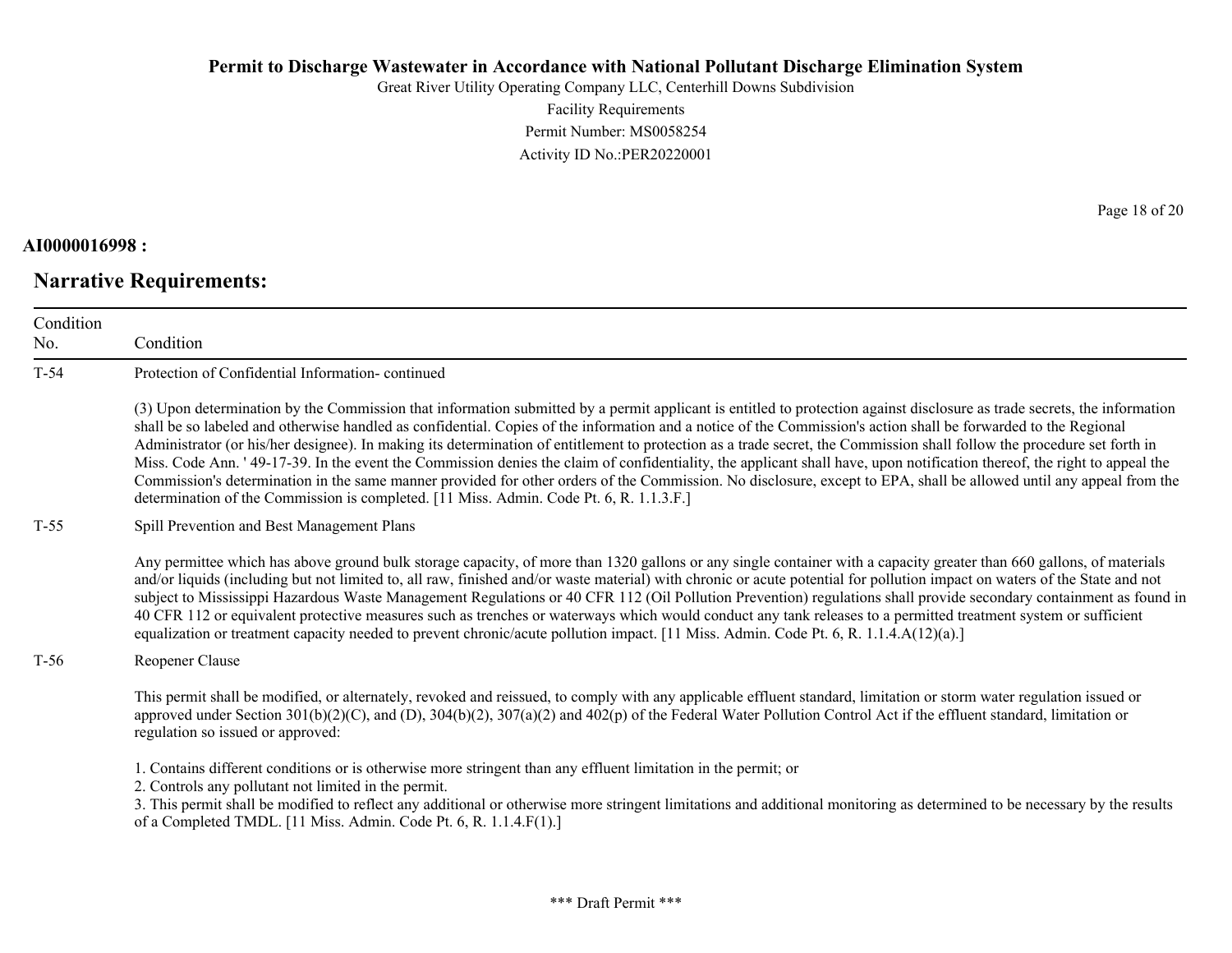Great River Utility Operating Company LLC, Centerhill Downs Subdivision Facility Requirements Permit Number: MS0058254 Activity ID No.:PER20220001

#### **AI0000016998 :**

# **Narrative Requirements:**

Page 19 of 20

| Condition<br>No. | Condition                                                                                                                                                                                                                                                                                                                                                                                                                                                                                                                                                                                                                                                                                                                                                                                                                                                                                                                                          |
|------------------|----------------------------------------------------------------------------------------------------------------------------------------------------------------------------------------------------------------------------------------------------------------------------------------------------------------------------------------------------------------------------------------------------------------------------------------------------------------------------------------------------------------------------------------------------------------------------------------------------------------------------------------------------------------------------------------------------------------------------------------------------------------------------------------------------------------------------------------------------------------------------------------------------------------------------------------------------|
| $T-57$           | <b>Closure Requirements</b>                                                                                                                                                                                                                                                                                                                                                                                                                                                                                                                                                                                                                                                                                                                                                                                                                                                                                                                        |
|                  | Should the permittee decide to permanently close and abandon the premises upon which it operates, it shall provide a Closure Plan to the Permit Board no later than 90<br>days prior to doing so. This Closure Plan shall address how and when all manufactured products, by-products, raw materials, stored chemicals, and solid and liquid<br>waste and residues will be removed from the premises or permanently disposed of on site such that no potential environmental hazard to the waters of the State will be<br>presented. Closure plan(s) submitted to and approved by Mississippi Department of Environmental Quality for compliance with other environmental regulations will<br>satisfy the closure requirements for those items specifically addressed in the closure plan(s) as long as the closure does not present a potential for environmental hazard<br>to waters of the State. [11 Miss. Admin. Code Pt. 6, R. 1.1.4.A(11).] |
| $T-58$           | Permit Actions                                                                                                                                                                                                                                                                                                                                                                                                                                                                                                                                                                                                                                                                                                                                                                                                                                                                                                                                     |

The permit may be modified, revoked and reissued, or terminated for cause. The filing of a request by the permittee for a permit modification, revocation and reissuance, or termination, or a modification of planned changes or anticipated noncompliance, does not stay any permit condition. [11 Miss. Admin. Code Pt. 6, R. 1.1.5.C(5).]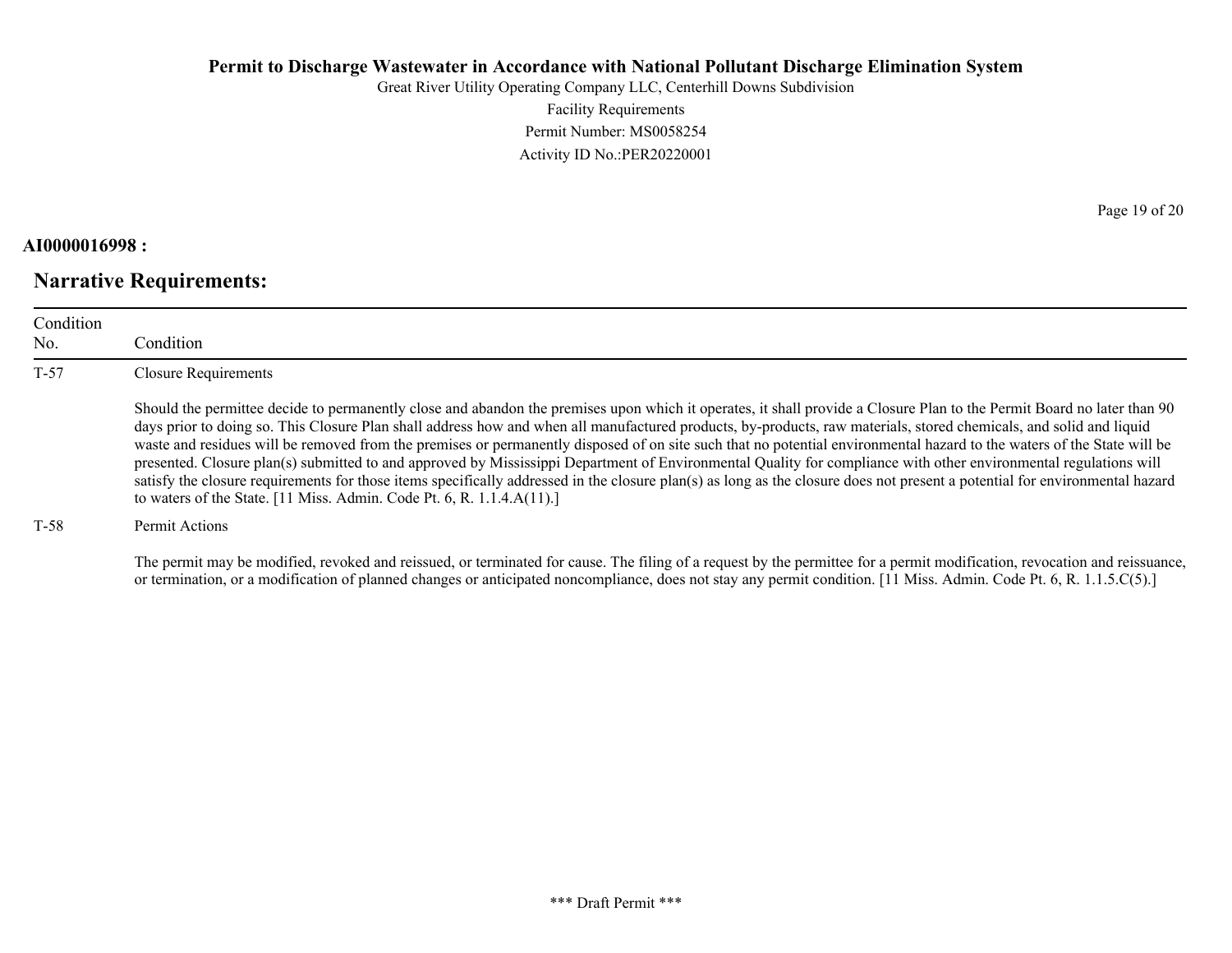Great River Utility Operating Company LLC, Centerhill Downs Subdivision Facility Requirements Permit Number: MS0058254 Activity ID No.:PER20220001

Page 20 of 20

### **RPNT0000000001 (MS0058254 - 001) Outfall 001 (Treated Domestic Wastewater Discharge):**

# **Submittal/Action Requirements:**

| Condition<br>No. | Condition                                                                                                                                                                                                          |
|------------------|--------------------------------------------------------------------------------------------------------------------------------------------------------------------------------------------------------------------|
| $S-1$            | The Permittee shall submit analytical results on an annual Discharge Monitoring Report (DMR): Due annually by the 28th of January. [11 Miss. Admin. Code Pt. 6, Ch.<br>$\left[ \right]$ , Subch. 1. IV.A $(15)c$ ] |